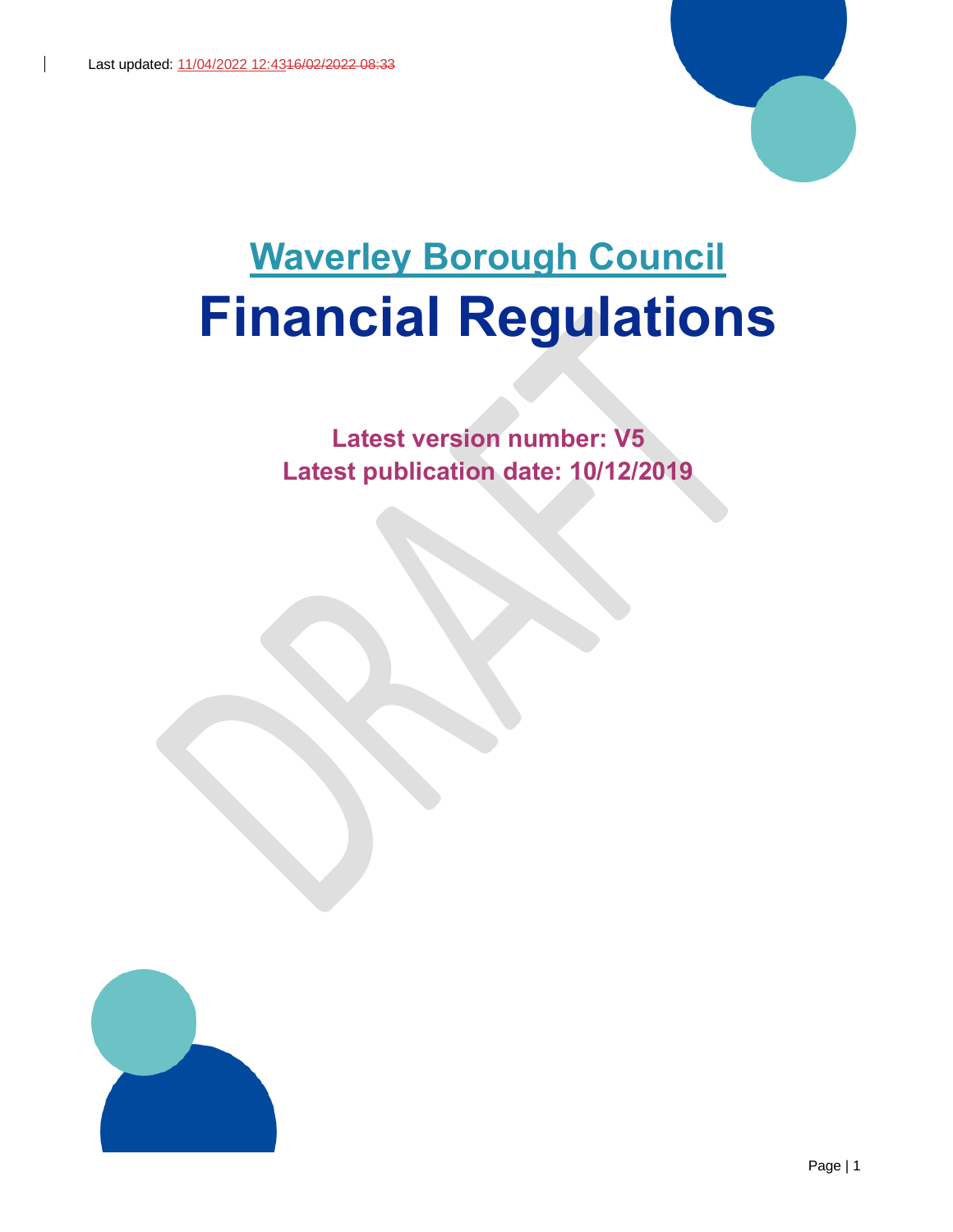#### <span id="page-1-0"></span>**Document Information & Governance**

# **Approval & Publication:**

 $\mathbf{I}$ 

| <b>Approving</b><br><b>Body</b> | <b>Approval</b><br>route<br>requirement                                    | <b>Publication</b><br><b>Type</b> | <b>Publication</b><br>requirement                                             | <b>Review</b><br>frequency | <b>Document</b><br>owner                | <b>Next</b><br><b>Review</b><br>Date |
|---------------------------------|----------------------------------------------------------------------------|-----------------------------------|-------------------------------------------------------------------------------|----------------------------|-----------------------------------------|--------------------------------------|
| Council                         |                                                                            | External                          |                                                                               | Annual                     | Financial<br><b>Services</b><br>Manager | April 2023                           |
| Audit<br>Committee              |                                                                            | External                          |                                                                               | Annual                     | Financial<br>Services<br>Manager        | March<br>2023                        |
| Management<br><b>Board</b>      | There are no<br>legal or<br>constitutional<br>requirements<br>for approval | Internal                          | There are no<br>legal or<br>constitutional<br>requirements<br>for publication | Annual                     | Financial<br><b>Services</b><br>Manager | March<br>2023                        |

# **Version Control Information:**

| <b>Version</b> | <b>Version Status</b><br>(Draft, Approved<br>/Published<br><b>Internally or</b><br><b>Externally)</b> | <b>Date</b> | <b>Version Comment</b>    | <b>Version</b><br><b>Author</b> |
|----------------|-------------------------------------------------------------------------------------------------------|-------------|---------------------------|---------------------------------|
| V <sub>1</sub> | Published                                                                                             | 21/10/17    | <b>Full Annual Review</b> |                                 |
| V <sub>2</sub> | Published                                                                                             | 10/11/17    | <b>Full Annual review</b> |                                 |
| V3             | Published                                                                                             | 16/10/18    | <b>Full Annual review</b> |                                 |
| V4             | Published                                                                                             | 19/03/19    | <b>Full Annual review</b> |                                 |
| V <sub>5</sub> | Published                                                                                             | 10/12/19    | <b>Full Annual review</b> |                                 |
| V5.1           | Draft                                                                                                 | Feb 2022    | <b>Full Annual review</b> |                                 |

# **Impact Assessments and Consideration:**

| <b>Impact Assessment</b> | <b>Required /</b> | Date              | <b>Impact Assessments and</b> | <b>Assessment</b> |
|--------------------------|-------------------|-------------------|-------------------------------|-------------------|
| <b>Type</b>              | <b>Not</b>        | <b>Completed</b>  | <b>Considerations Comment</b> | Owner             |
|                          | <b>Required</b>   |                   |                               |                   |
| <b>Equality Impact</b>   | Not Required      | <b>March 2022</b> |                               |                   |
| Assessment               |                   |                   |                               |                   |
| Data Protection          | Not Required      | <b>March 2022</b> |                               |                   |
| <b>Impact Assessment</b> |                   |                   |                               |                   |
| <b>Climate Change</b>    | Not Required      | <b>March 2022</b> |                               |                   |
|                          |                   |                   |                               |                   |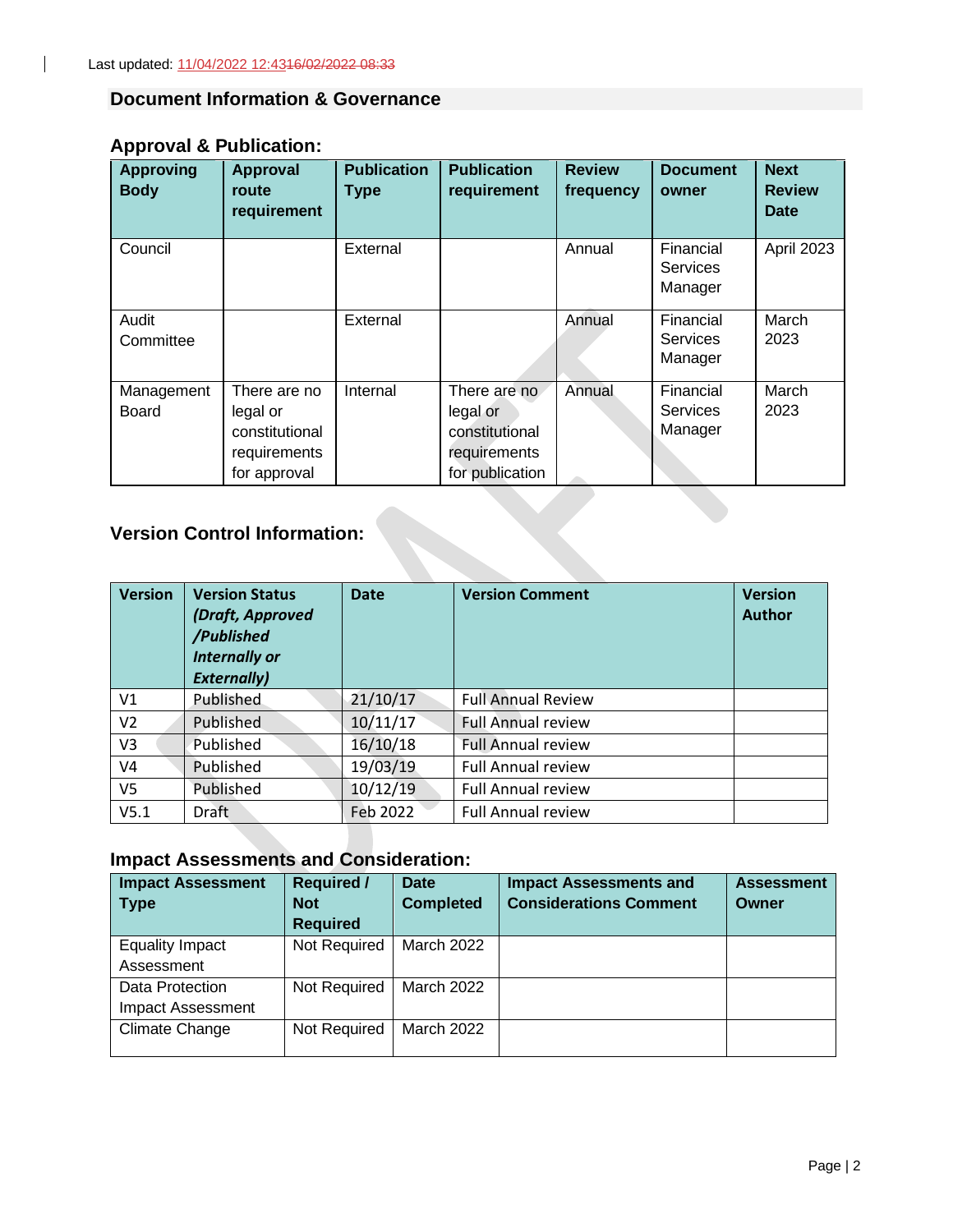$\mathbf{L}$ 

| <b>Contents</b> |                                                                                 |  |
|-----------------|---------------------------------------------------------------------------------|--|
|                 |                                                                                 |  |
|                 |                                                                                 |  |
|                 |                                                                                 |  |
| 1 <sub>1</sub>  |                                                                                 |  |
| 2.              |                                                                                 |  |
|                 |                                                                                 |  |
|                 |                                                                                 |  |
|                 |                                                                                 |  |
|                 |                                                                                 |  |
|                 |                                                                                 |  |
|                 |                                                                                 |  |
|                 |                                                                                 |  |
|                 |                                                                                 |  |
|                 |                                                                                 |  |
|                 |                                                                                 |  |
|                 |                                                                                 |  |
|                 |                                                                                 |  |
|                 |                                                                                 |  |
| 4.              | Purchase orders, goods receipting and payment of invoices 16                    |  |
| 5.              | Payment of salaries, wages, pensions, travelling and subsistence allowances and |  |
|                 |                                                                                 |  |
|                 |                                                                                 |  |
|                 | 6. Collection of income including External Funding and writing off of debts 21  |  |
|                 |                                                                                 |  |
|                 |                                                                                 |  |
| 7.              |                                                                                 |  |
|                 |                                                                                 |  |
|                 |                                                                                 |  |
|                 |                                                                                 |  |
| 8.              |                                                                                 |  |
|                 |                                                                                 |  |
| 9.              |                                                                                 |  |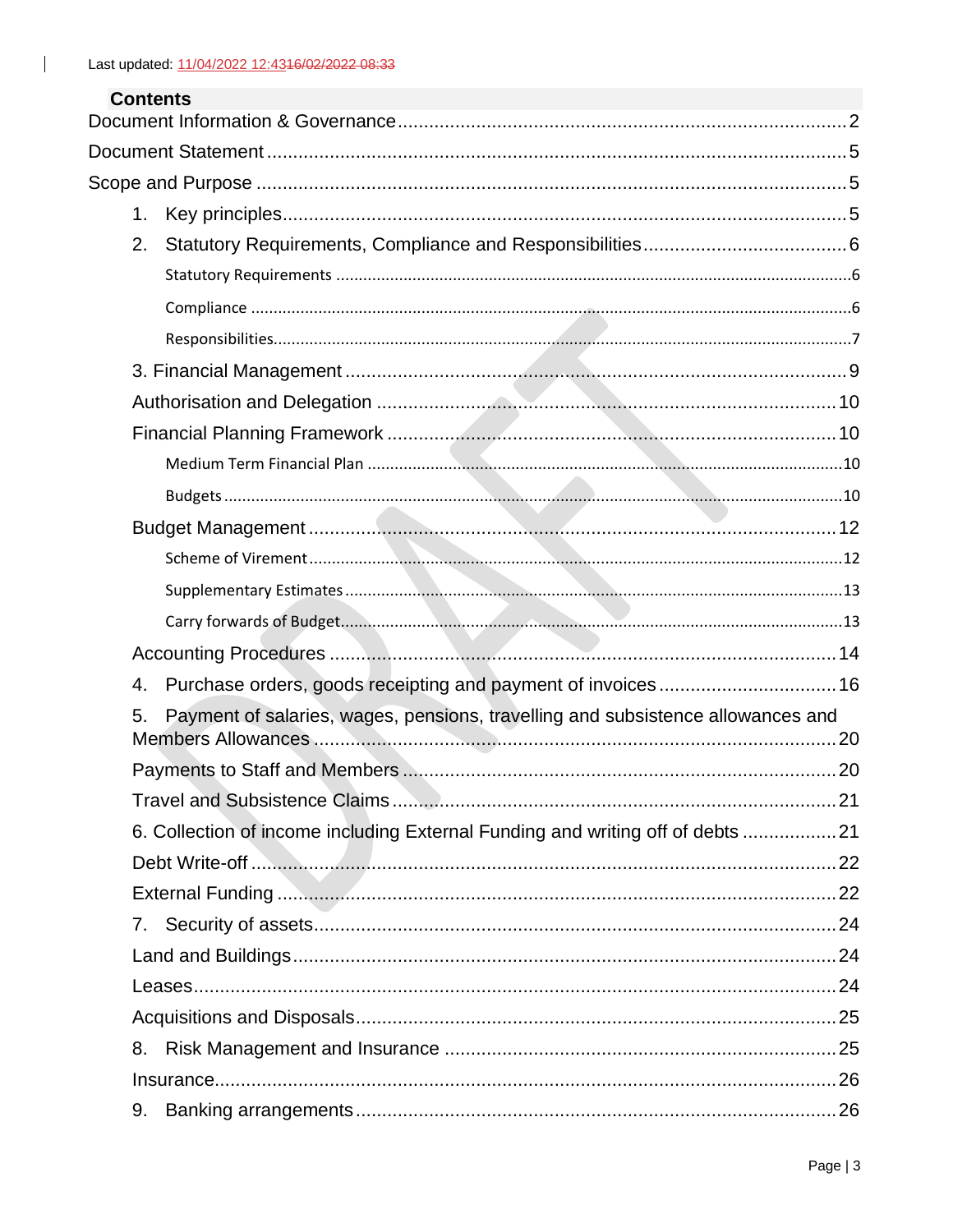| 10. Treasury Management (Investments, borrowing and trust funds) 27 |  |
|---------------------------------------------------------------------|--|
|                                                                     |  |
|                                                                     |  |
|                                                                     |  |
|                                                                     |  |
|                                                                     |  |
|                                                                     |  |
|                                                                     |  |
|                                                                     |  |
|                                                                     |  |
|                                                                     |  |
|                                                                     |  |
|                                                                     |  |
|                                                                     |  |
|                                                                     |  |
|                                                                     |  |
|                                                                     |  |
|                                                                     |  |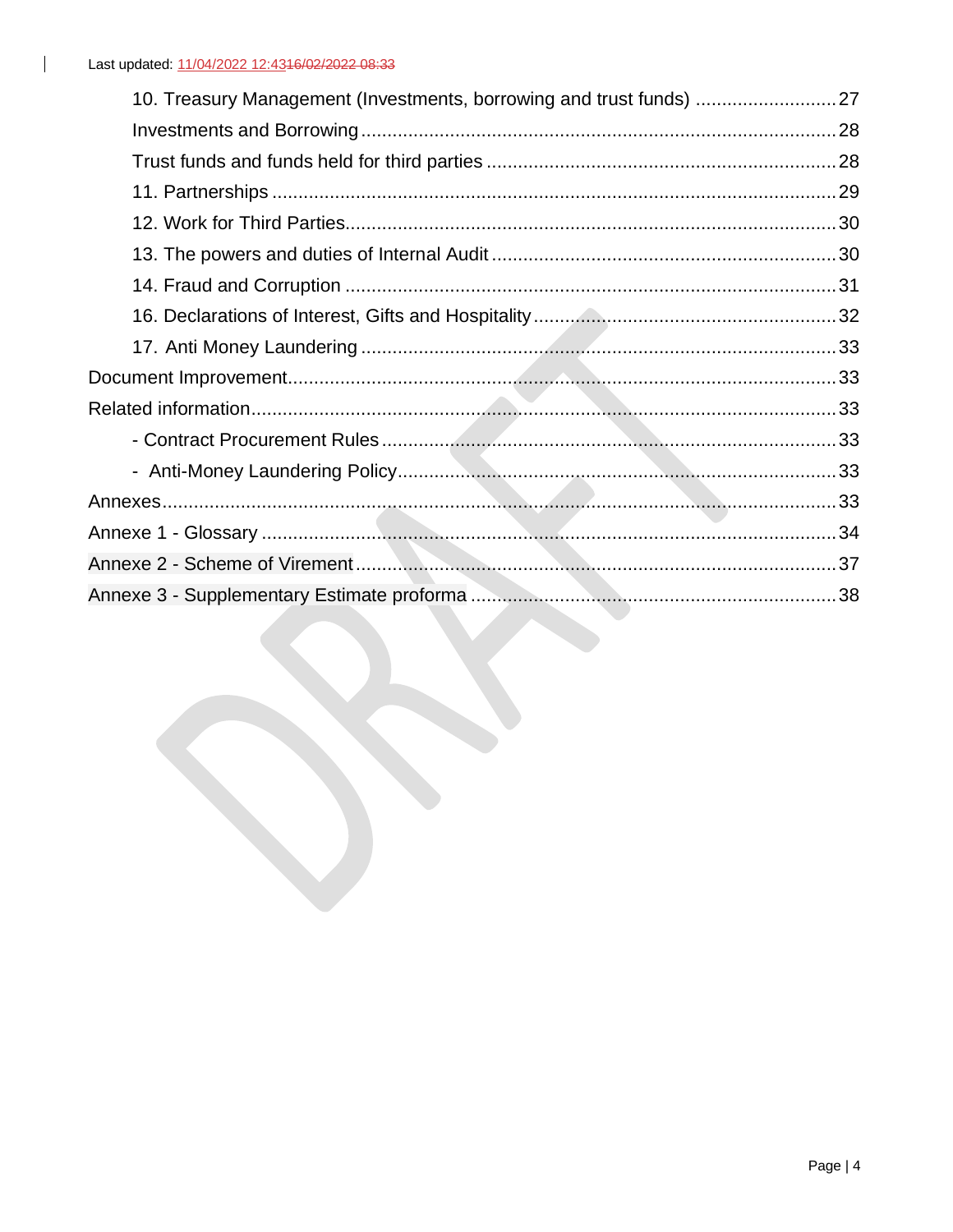#### <span id="page-4-0"></span>**Document Statement**

These Financial Regulations set out the financial policies and a framework of financial management and accountability for the proper administration of Waverley Borough Council's (the Council's) financial affairs. Each of the financial regulations sets out the overarching financial responsibilities of officers. They link with other internal regulatory documents forming part of the Council's Constitution, for example the Scheme of Delegation and Contract Procurement Rules. They also ensure robust procedures are in place to provide the necessary assurance to the Council about the adequacy of the finance and governance arrangements underpinning the Annual Governance Statement. Financial Regulations apply to everyone involved in financial transactions and managing resources for the Council and any organisation over which the Council performs a role of stewardship.

#### <span id="page-4-1"></span>**Scope and Purpose**

#### <span id="page-4-2"></span>**1. Key principles**

- The Financial Regulations are approved by Full Council.
- The Financial Regulations comply with all extant laws and statutes.
- All financial business conducted is lawful within the powers of a local authority.
- Rules and procedures should be proportionate and not unnecessarily bureaucratic.
- Due diligence is exercised in all financial transactions.
- Financial Regulations enable the Council to conduct business efficiently.
- Financial governance is always considered.
- All expenditure shall be within an identified budget, there is no authority to spend without or beyond an approved budget.
- Value for Money is considered in all transactions undertaken.
- Only goods, works and services legitimately required by the Council are purchased.
- All income due shall be collected, recorded, held securely and banked promptly.
- All expenditure is properly recorded and accounted for correctly.
- Economical, efficient and effective use of resources.
- Assets are safeguarded.
- Authorisation processes protect against self-certification.
- Officers shall not enter into any credit arrangements, such as leasing agreements, without the prior approval of the Section 151 officer.
- Officers cannot commit the Council to on-going contracts without budget approval.
- Investment/divestment is appropriately scrutinised and supported by a business case.
- Financial records will be kept in accordance with the Council's prevailing documents retention policy.
- Risk management procedures and controls are in place.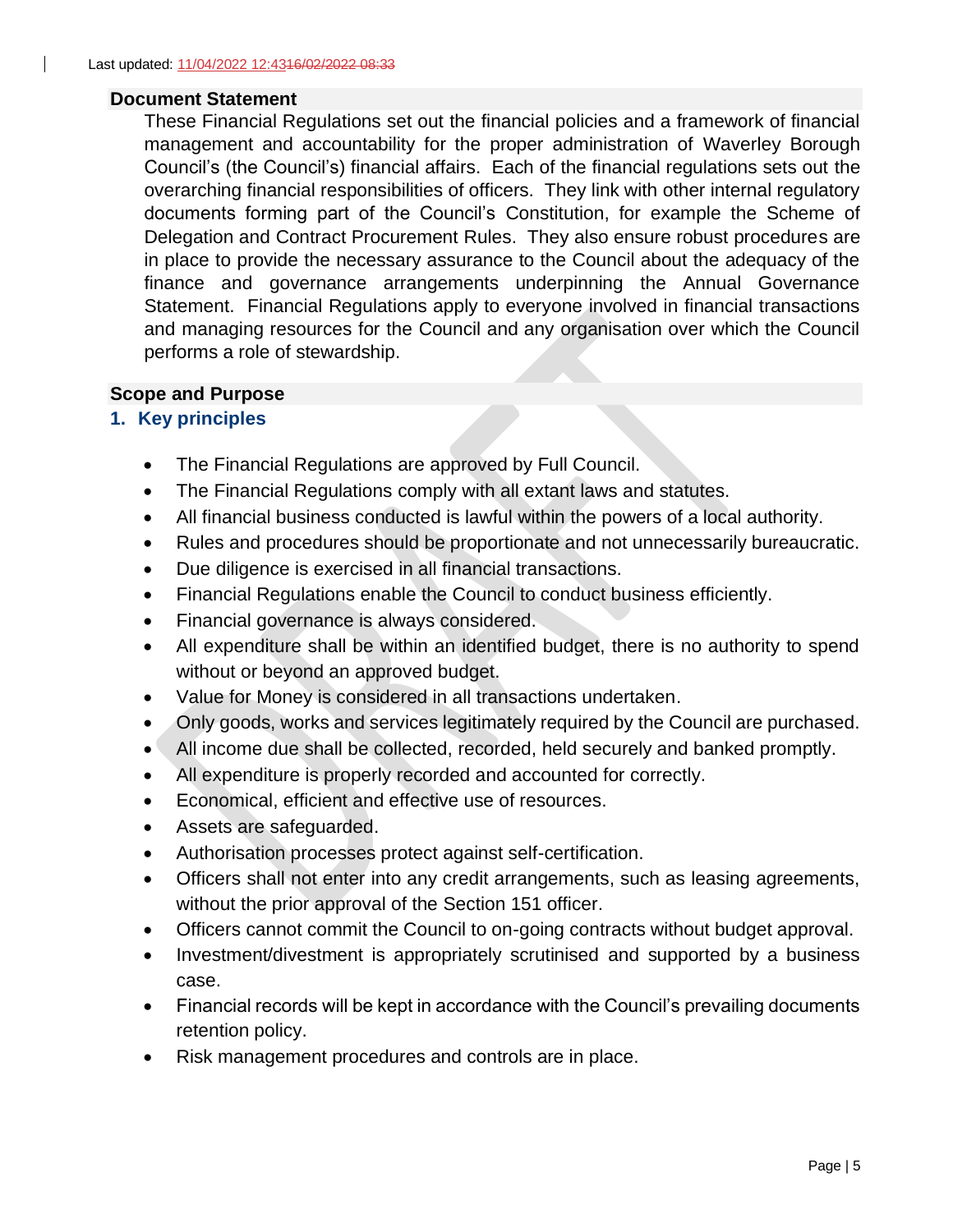#### <span id="page-5-0"></span>**2. Statutory Requirements, Compliance and Responsibilities**

#### <span id="page-5-1"></span>Statutory Requirements

#### *Section 151 Local Government Act 1972*

2.1 Section 151 of the Local Government Act 1972 requires that the Council makes arrangements for the proper administration of its financial affairs. Financial regulations are the means by which the Council meets this requirement by setting out a clear regulatory and accountability framework for the use of its resources.

#### *Section 114 Local Government Act 1988*

- 2.2 Section 114 Local Government Finance Act 1988 requires the Section 151 Officer to report to Full Council and external audit if the Council or one of its officers:
	- has made or is about to make a decision which involves the Council incurring expenditure which is unlawful;
	- has taken or is about to take unlawful action which has resulted or would result in a loss or deficiency to the Council; or
	- is about to make an unlawful entry in the Council's accounts.
- 2.3 Section 114 of the 1988 Act also requires:
	- the Section 151 Officer to nominate a properly qualified member of staff to deputise should he or she be unable to perform the duties under section 114 personally; and
	- the authority to provide the Section 151 Officer with sufficient staff, accommodation and other resources – including legal advice where this is necessary – to carry out the duties under section 114.
- 2.4 The Deputy S151 Officer has full authority to act as the S151 Officer for all aspects of the Financial Regulations.

#### <span id="page-5-2"></span>**Compliance**

- 2.5 Financial Regulations apply to everyone involved in financial transactions and managing resources for the Council and any organisation over which the Council performs a role of stewardship. The purpose of these Financial Regulations is to ensure transparency and protection of the Council's resources and individual officers.
- 2.6 Where the regulations are not specific, officers shall refer to the Section 151 Officer for guidance.
- 2.7 Failure to comply with the Financial Regulations, or the instructions issued under them, may constitute gross misconduct. Breaches of Financial Regulations shall be reported to the Council's Internal Audit Client Manager who will make arrangements for investigation and recommendations for action to be taken.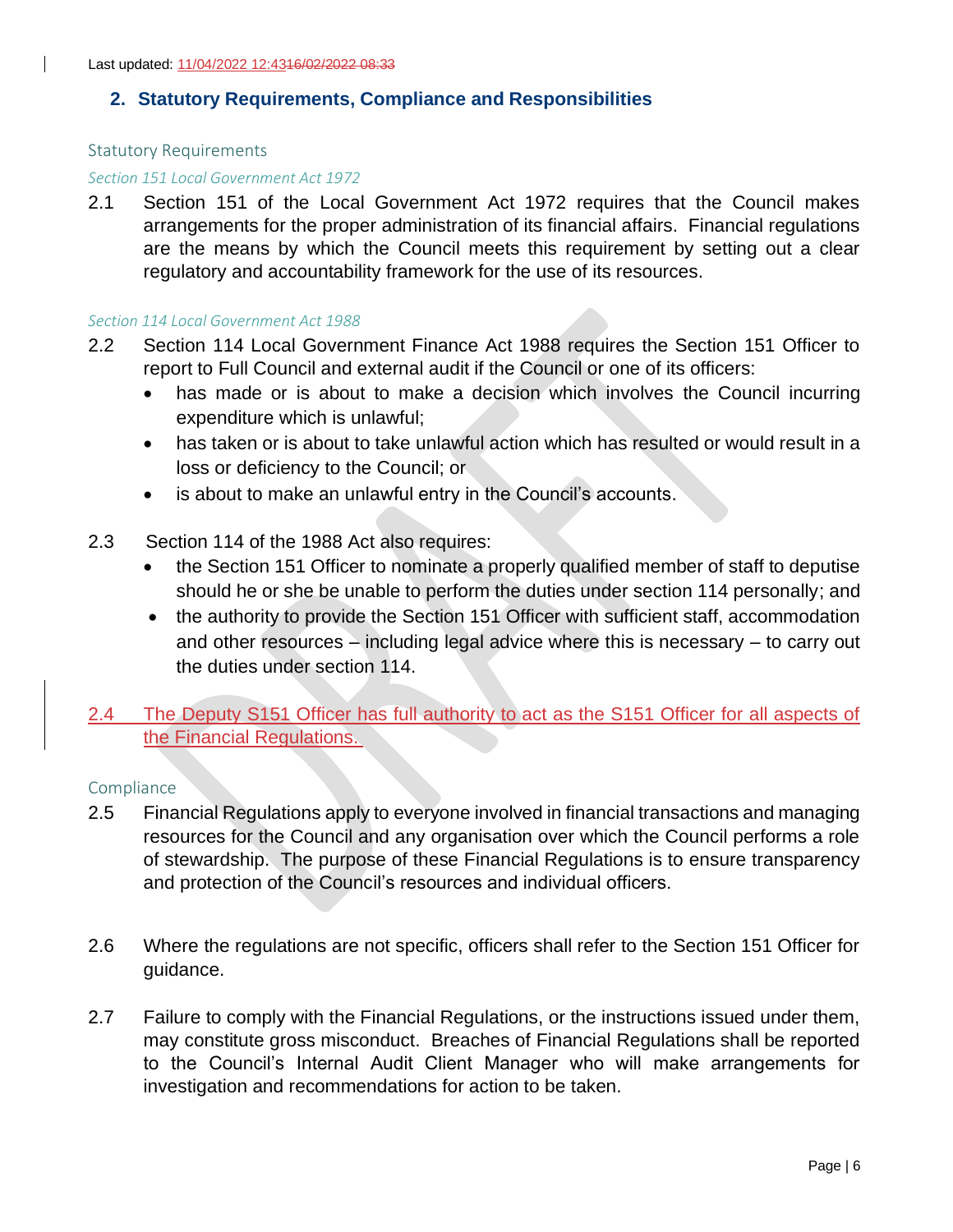#### <span id="page-6-0"></span>Responsibilities

- 2.8 The Financial Regulations identify the financial responsibilities of all officers, or anyone acting on their behalf, and Members of the Council. Officers and Members shall comply with the financial regulation relevant to the transaction they are undertaking and have a responsibility for taking reasonable action to provide for the security of the resource or assets under their control.
- 2.9 The responsibilities are sub-delegated out to officers through the Scheme of Delegation. Without delegated authority no officer of the Council shall commit the Council to expenditure.
- 2.10 All officers have a duty to ensure all actions and decisions taken represent value for money.

#### *The Full Council*

2.11 The responsibilities of the Full Council are set out in the Constitution. In terms of the Financial Regulations the Full Council is responsible for approving and monitoring compliance with the Council's overall framework of accountability and control as set out in the Constitution. The Full Council is also responsible for approving the annual budget and any subsequent changes subject to section 4.

#### *The Executive*

2.12 The Executive is responsible for proposing the policy framework and budget to the Full Council. In doing so it shall take account of legal and financial implications and risk management issues that may arise from decisions.

#### *Audit Committee*

2.13 The Audit Committee reports to the Full Council. It brings independent and effective assurance into the Council's corporate governance arrangements. The Audit Committee is responsible for overview of the Financial Regulations and proposing amendment to Full Council.

#### *Section 151 Officer*

- 2.14 The Council shall approve an officer post to be the statutory Section 151 Officer. The Strategic Director – Finance and Resources is the statutory Section 151 Officer and is ultimately responsible for the proper administration of the Council's financial affairs. The Section 151 Officer shall ensure the responsibilities, as set out within these Financial Regulations, are met through formal delegation to appropriate officers in accordance with the Scheme of Delegation.
- 2.15 Section 151 Officer General Accountabilities:
	- Set appropriate financial management processes for the Council which comply with the Council's policies and proper accounting practices and monitor compliance with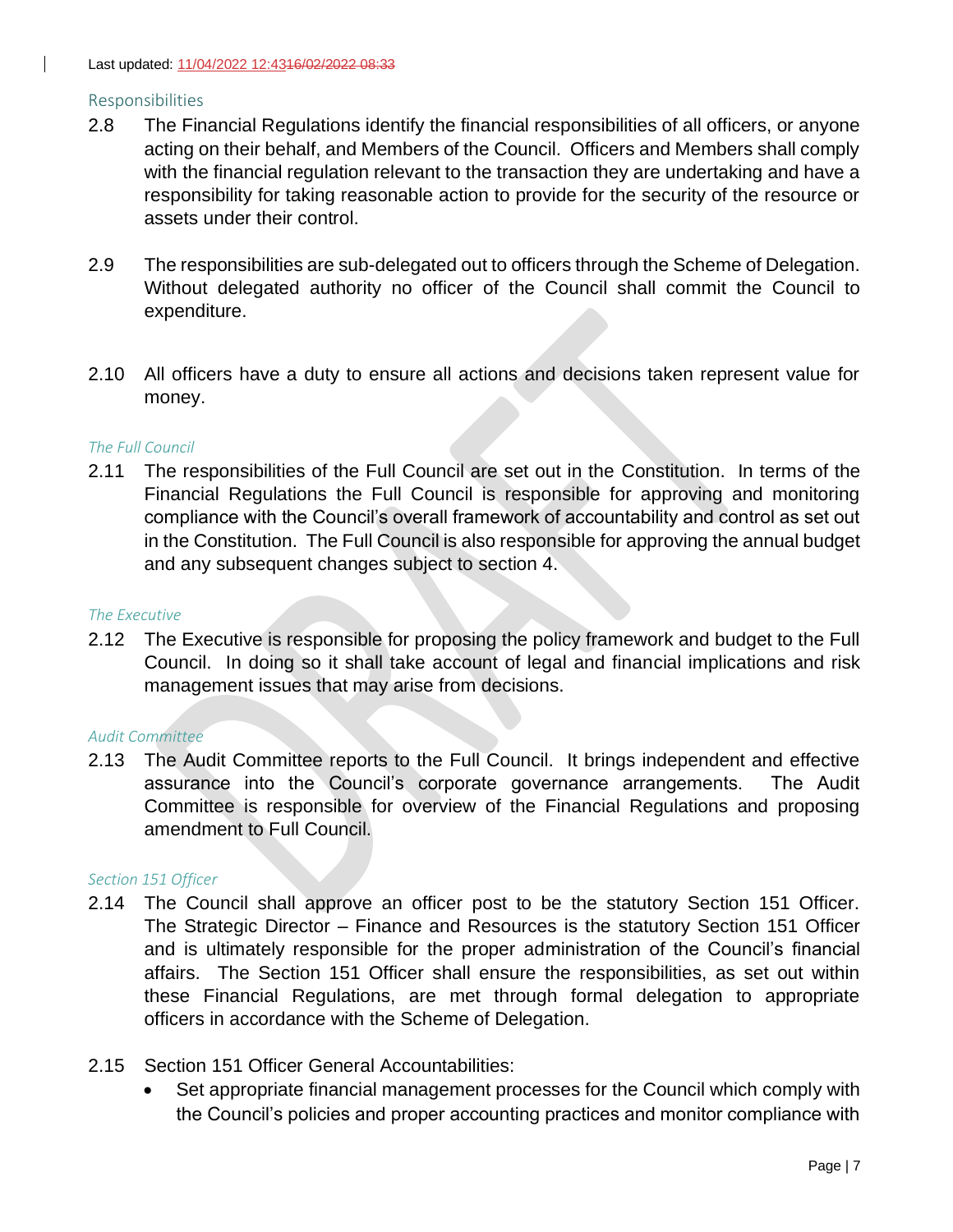those processes.

- Advise on the corporate financial position and on the key financial controls necessary to secure sound financial management.
- Provide financial information.
- Determine the accounting records, procedures and the retention of financial documents requirements for the Council.
- Ensure proper professional practices are adhered to through communication and training for all officers involved in financial transactions.
- Act as head of profession in relation to the standards, performance and development of finance staff.
- Report, where appropriate, breaches of the Financial Regulations to the Audit Committee.
- Protect against Money Laundering.
- Ensure controls are in place to deter and detect fraud and error.
- Ensure that adequate accounting systems exist and recommend subsequent changes.
- Ensure that adequate systems exist for holding/organising personal data.
- Receive Government circulars, orders, sanctions, approvals and regulations affecting the finances of the Council.
- Maintain an overview of the Financial Regulations and recommend revision as required having regard to the Annual Governance Statement.
- Maintain and promote the Corporate Risk Strategy and Risk Register.

#### *Directors and Heads of Service*

2.16 Directors and Heads of Service have delegated responsibility for the management of the financial transactions and use of resources in their service areas. This responsibility can be formally delegated to specific officers under the Scheme of Delegation devised for each Head of Service. They are also responsible for ensuring all their staff are aware of, and comply with, the Financial Regulations and other internal regulatory documents.

#### 2.17 General responsibilities:

- Complying with appropriate budget management and delegation arrangements to maintain budgetary control.
- Effective use of resources, safeguarding of assets and the operation of a system of appropriate internal controls in their service areas.
- Advising members of the Council and the Section 151 Officer of the financial implications of all proposals.
- Complying with the delegated authorised signatory list for signing contracts on behalf of the Council (see also Contract Procurement Rules).
- Seeking approval, in conjunction with the Section 151 Officer, on new proposals or on any matter liable to have an effect on Waverley's finances, before any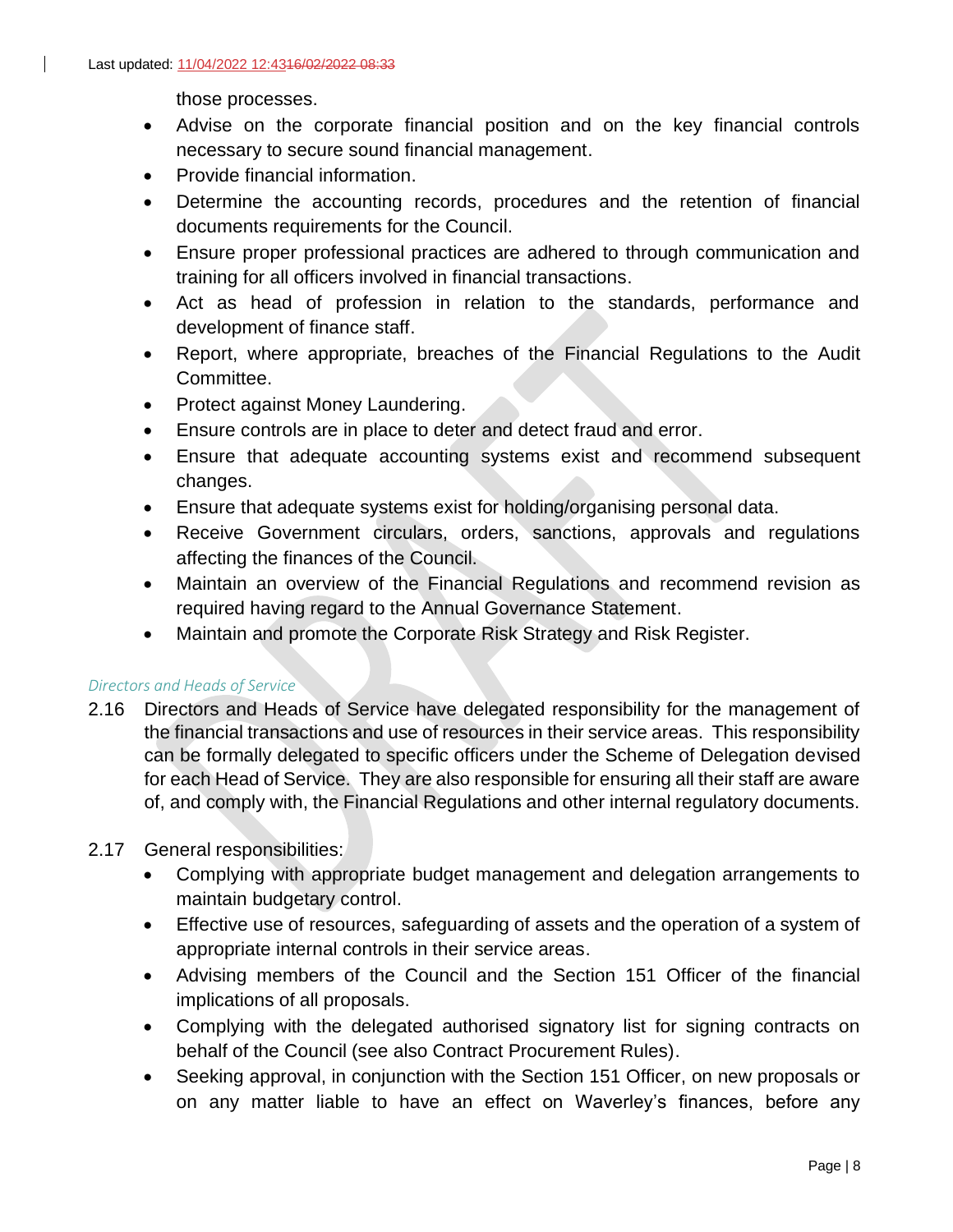commitments are incurred for proposals, that:

- o create financial commitments in future years;
- o change existing policies, initiate new policies or cease existing policies; and
- o materially extend or reduce the Council's services.
- Preparing budgets in accordance with the guidance issued by the Section 151 Officer.
- Maintaining budgetary control in their service area and ensuring all income and expenditure is properly accounted for and recorded.
- Ensuring spending remains within budget and that individual budget heads are not overspent by monitoring the budget and taking corrective action.
- Reviewing performance of services in conjunction with budgets to determine if they are operating effectively.
- Obtaining approval from the Section 151 Officer before making any changes to financial records and procedures.
- Promoting excellent financial management standards in their service area and to monitor adherence to the standards, ensuring that relevant training is provided to those staff with financial management responsibilities.
- Contributing to the development of corporate and service targets and objectives and performance information.
- Ensuring value for money is achieved in every transaction undertaken.
- Ensuring compliance with the Council's Contract Procurement Rules.
- With regard to funding awarded by the Council to third parties, including Community Infrastructure Levy (CIL), grants and other contributions, managers must ensure that a funding agreement is in place which clearly sets out the terms of the funding and includes conditions and safeguards as appropriate to protect the Council's interests. All funding agreements, and any subsequent proposed changes, must be agreed by the S151 officer who will assess the risk and impact.

# <span id="page-8-0"></span>**3. Financial Management**

3.1 Objective – to ensure that the Council's budgets and accounting are accurate, timely and meet all statutory and corporate requirements.

# **3.2 Key Controls**

- Review and development of a Medium Term Financial Plan.
- Instructions for the development of forward budgets will be issued each year in line with the Medium Term Financial Plan.
- Budget process is planned and communicated.
- Specific budget approval for all income and expenditure expenditure can only be committed against an approved budget.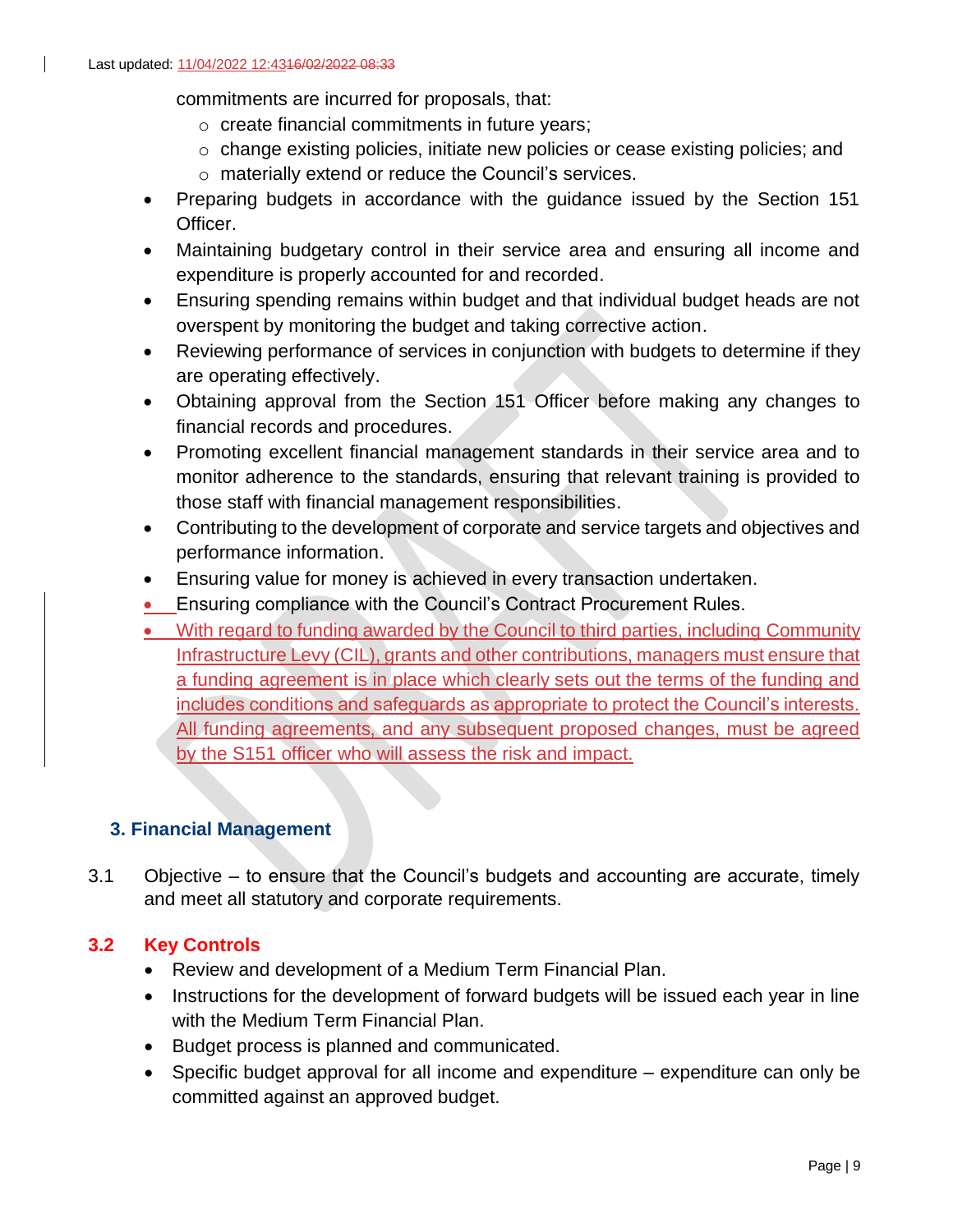- Accurate financial management and forward projections of income and expenditure.
- Corrective action is taken at the earliest opportunity to address deviation from budget.
- A single Budget Manager accountable for each budget and the level of service to be delivered.
- Expenditure is allocated to the correct cost centre and account code and authorised within the scheme of delegation and authorised signatory list.

## <span id="page-9-0"></span>**Authorisation and Delegation**

- 3.3 The Section 151 Officer shall make provision for the maintenance of an Authorised Signatory List.
- 3.4 Heads of Service shall approve the inclusion and addition of officers to the Authorised Signatories List in writing, clearly specifying the scope of their delegated authorities and ensure the Authorised Signatory List is up to date. Officers who are given specific financial responsibilities must familiarise themselves and comply with these Financial Regulations.
- 3.5 Heads of Service shall approve appropriate officer access to the finance and information systems.
- 3.6 Authorised officers shall ensure another appropriately authorised officer, within the service at an appropriate level of seniority, can act as a substitute for carrying out financial management and administration duties in the event of absence or a vacancy.

## <span id="page-9-1"></span>**Financial Planning Framework**

#### <span id="page-9-2"></span>Medium Term Financial Plan

3.7 The Medium Term Financial Plan (MTFP) is the Council's key financial planning document which takes into account various factors and influences that may impact on the Council over a period of years. It shall cover the forecast financial prospects and requirements for a period considered adequate to understand the Council's future financial position and include strategic action plans to ensure the finances remain robust.

#### Budgets

- <span id="page-9-3"></span>3.8 It is a legal requirement that the Council ring-fence and separately manage the following financial resources and expenditure:
	- Housing Revenue Account income and expenditure
	- Capital expenditure and financing
	- The Collection Fund
	- Trusts being managed on behalf of their trustees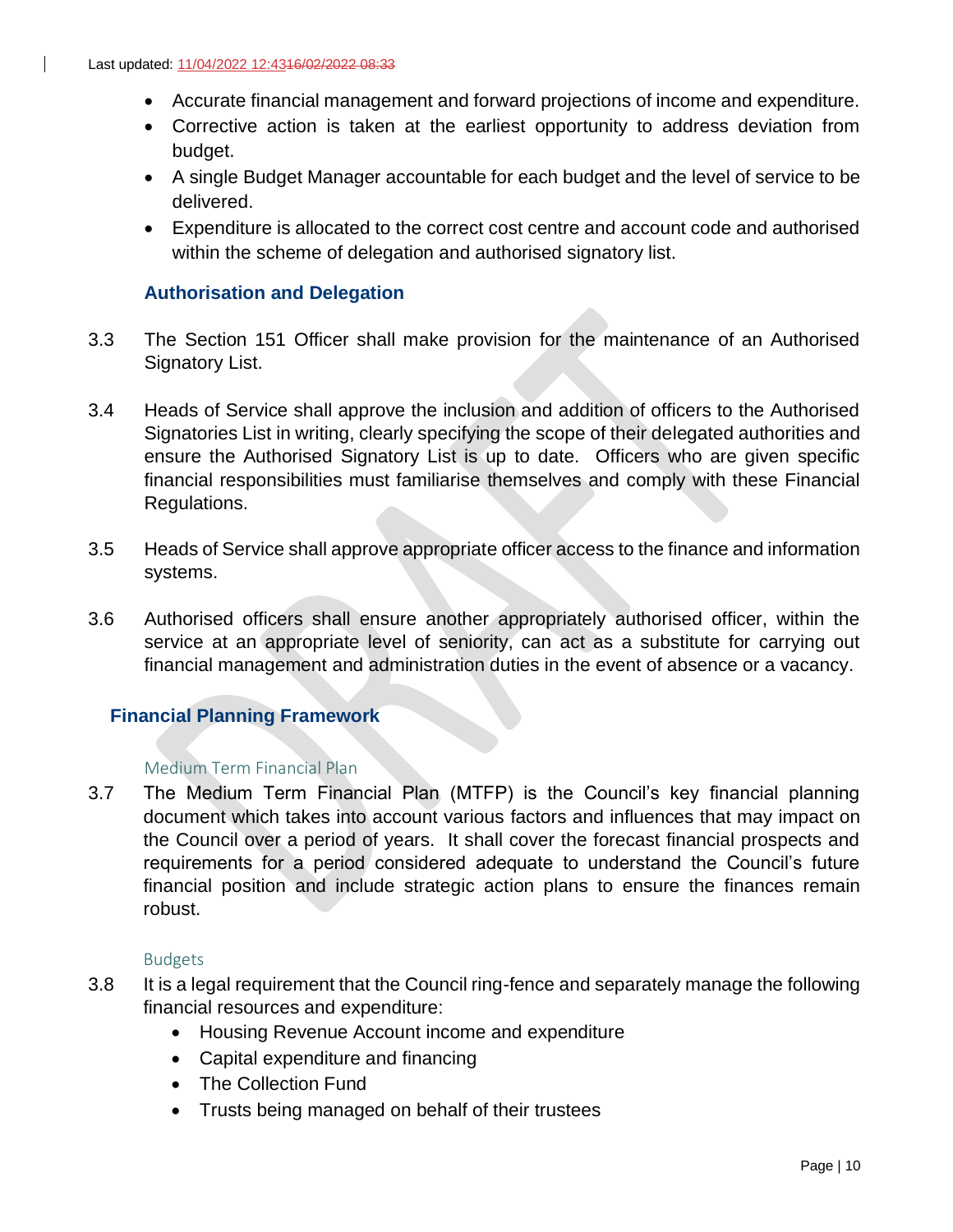- Any other ring-fenced budget coming into effect after the publication of these rules
- 3.9 Revenue budgets cover the day-to-day running costs (expenditure and income) of the Council. Budget Holders shall be responsible for ensuring that they do not exceed the budget approved.
- 3.10 Capital budgets are for the acquisition or enhancement of assets which have a long term value to the Council and are usually of a one-off nature. Capital expenditure shall be accounted for in accordance with the relevant statutory definition. The Finance Team can provide advice on whether an item can be treated as expenditure for capital purposes.
- 3.11 On-going revenue implications of capital projects shall be identified within the capital bid process. Capital bids must be supported by a fully completed business case form for every project.
- 3.12 Budgets shall be consistent with the Council's Corporate Strategy and MTFP and integrated into Service Plans.
- 3.13 The Section 151 Officer shall issue guidance for the preparation of budgets which will detail the form and methods to be adopted.
- 3.14 The guidance shall support the best use of resources and value for money by asking service managers to identify opportunities to improve economy, efficiency and effectiveness, propose savings options and consider financial aspects of service planning.
- 3.15 The detail behind the budgets for income and expenditure shall be adequately documented to enable a clear understanding of the purpose and nature of the budget.
- 3.16 Budget Managers preparing budgets shall have regard to:
	- Spending patterns and pressures revealed through the budget monitoring process (see 3.22) and the MTFP.
	- Legal requirements.
	- Policy requirements as defined by the Full Council in the approved policy framework.
	- Initiatives already underway.
	- Capacity to deliver service and projects.
	- Lead-in times for delivery.
- 3.17 The Annual Council Budget shall be taken through the Committee process to be approved at Full Council in the February meeting, before the statutory deadline for council tax setting, for the following financial year.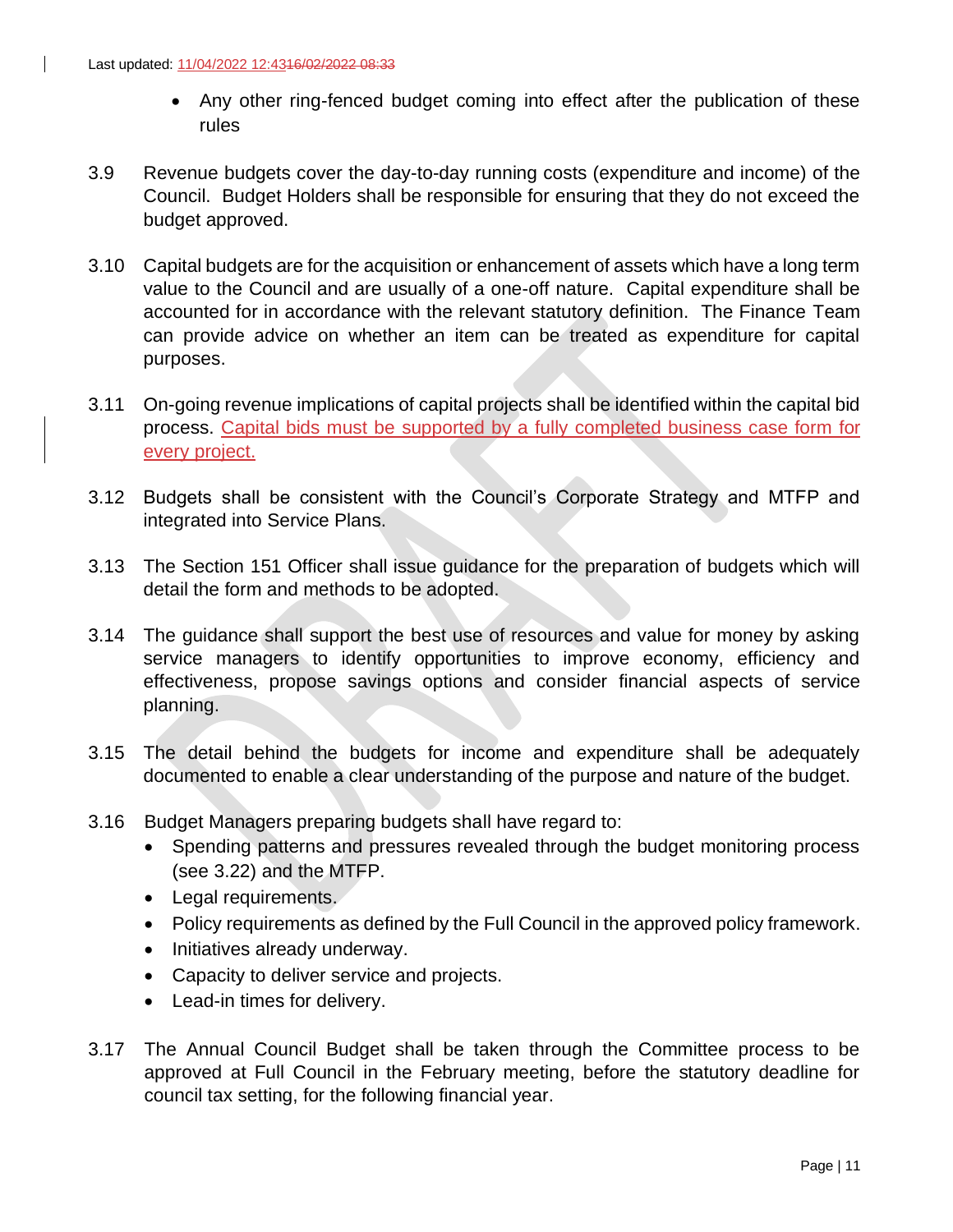#### <span id="page-11-0"></span>**Budget Management**

- 3.18 The Section 151 Officer shall ensure financial monitoring and governance arrangements are in place that are commensurate with the size, risk, complexity and volatility associated with particular revenue budgets and capital schemes.
- 3.19 Budget Holders shall be accountable for revenue and capital programme management within the budget totals allocated to them.
- 3.20 Revenue and capital budget transfers shall comply with the Virement and Budget Realignment Rules set out below.
- 3.21 Any report prepared by officers for consideration by the Executive which has financial implications should be prepared in consultation with the Section 151 Officer.
- 3.22 Budget Management shall consist of:
	- Use of the designated Finance System to track and forecast spend against budget.
	- Periodic review of budgets, as determined by the Section 151 Officer, to include income and expenditure forecasting to the financial year end and impact on future years.
	- A Budget Management report submitted to the Management Board and the Executive in a format to be determined by the Section 151 Officer which shows the impact of changes in service spend and the associated risks, mitigations and resolutions.
	- A monitoring process that reviews service delivery and capital projects against budget and, if necessary, reports measures for corrective action.
	- Investigation and reporting by budget managers of significant variances from approved budgets as soon as they become known.
	- Production of a recovery plan for inclusion in the Budget Management report where a service is forecast to overspend.
	- Requests for virements in accordance with the Scheme of Virement.

#### Scheme of Virement

- <span id="page-11-1"></span>3.23 All expenditure, including expenditure covered by external funding, shall be funded by a budget before an expenditure commitment can be made. A virement is the movement of an uncommitted budget from its intended purpose to another purpose to fund expenditure.
- 3.24 A virement shall not increase the Council's overall budget.
- 3.25 Virements shall not cross a ring-fenced account such as the General Fund, Housing Revenue Account or a Trust.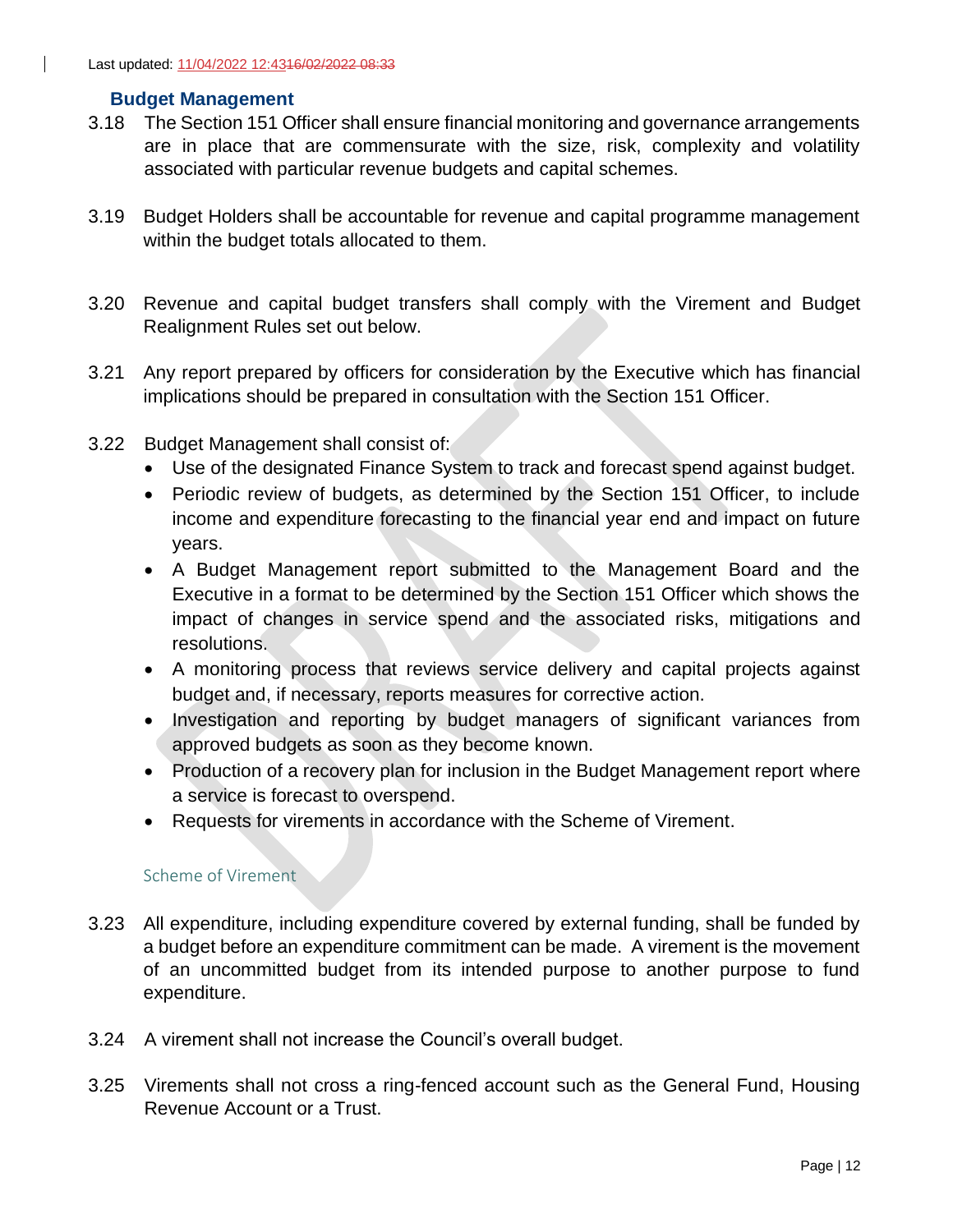$\mathbf{I}$ 

3.26 The rules and authorities for Virement are listed in the **Scheme of Virement** in **Annexe 2** to these Financial Regulations.

#### Supplementary Estimates

- <span id="page-12-0"></span>3.27 A Supplementary Estimate is a request for additional unfunded budget that will increase the Council's overall budget and be funded from reserves. Supplementary Estimates up to £100,000 shall be approved by the Executive and, if over £100,000, Full Council.
- 3.28 When the Executive or Full Council are asked to consider agreeing a Supplementary Estimate they need to:
	- i) Consider  $why$  the need for funds, that were not identified or provided for within the Annual Budget and which cannot be found within existing budgets, has arisen;
	- ii) Understand how much money is being requested and how it is proposed to be spent;
	- iii) Assess whether or not the proposed supplementary estimate represents value for money, which will include noting and considering:
		- (a) Any other options available to the Council that have been considered, including the control option of not taking any action;
		- (b) The expected benefits of agreeing the supplementary estimate; and
		- (c) The expected risks, if any, of agreeing or refunding supplementary estimate;
- 3.29 The Council's Section 151 Officer's view on the supplementary estimate, including the above matters, will be set out, either within a stand-alone report or as part of another budget report.
- 3.30 Any manager wishing to propose a Supplementary Estimate, in the first instance, needs to complete the proforma set out at **Annexe 3** and submit this to the Council's Section 151 Officer, or designate.

#### Carry forwards of Budget

<span id="page-12-1"></span>3.31 The policy for the carry forward of budgets shall be determined by the Section 151 Officer.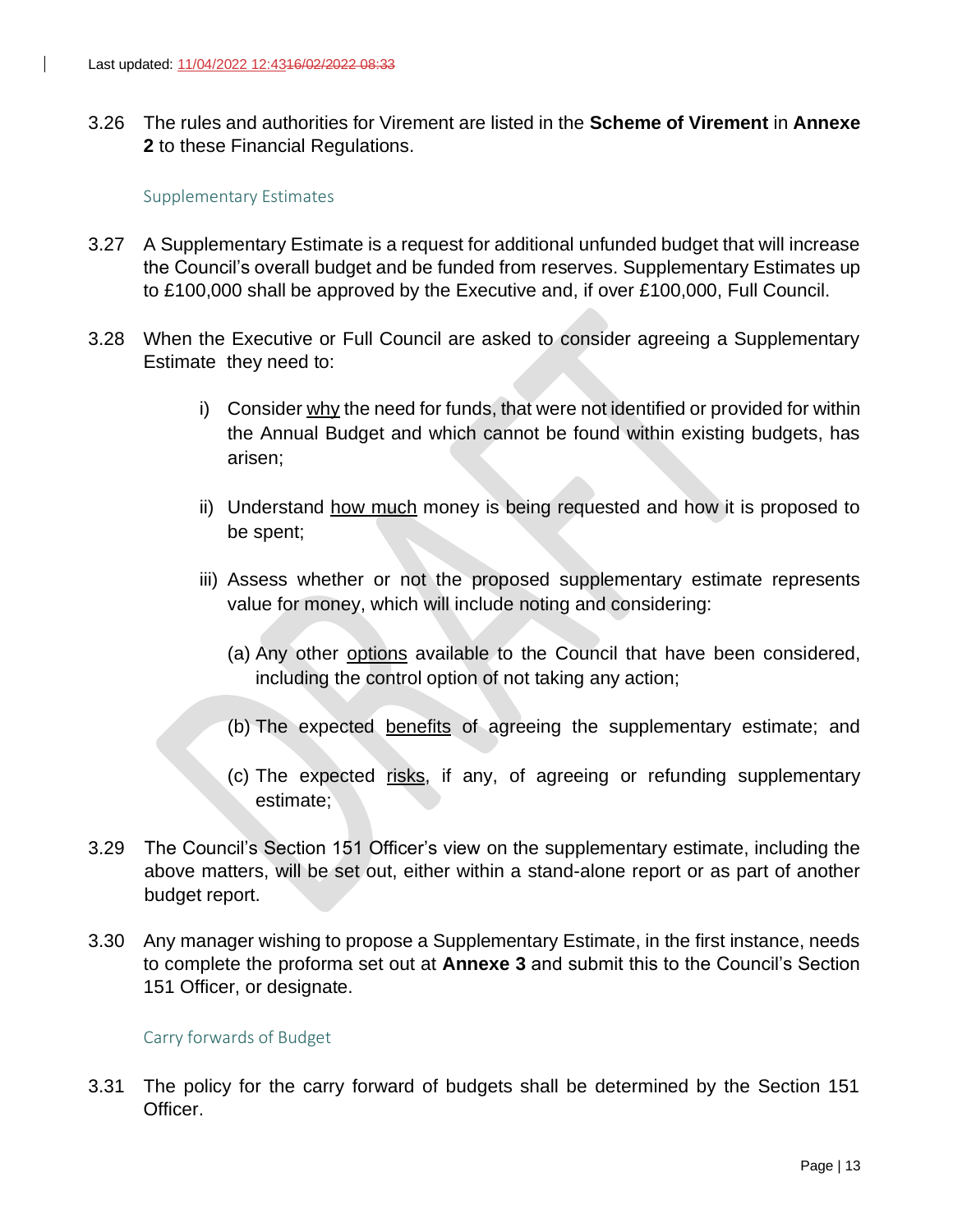- 3.32 Carry forwards shall not be allowed unless there is a robust case for non-delivery in the financial year with a firm expectation for delivery in the following financial year and in exceptional circumstance.
- 3.33 Budget carry forward shall be approved by the Section 151 Officer.
- 3.34 Budget carry forward shall be reported to the Executive.
- 3.35 Where a budget or one-off surplus is carried forward, it shall not be used to commit the Council to new or additional expenditure that is ongoing and requires continued funding in future years.

## <span id="page-13-0"></span>**Accounting Procedures**

- 3.36 Maintaining proper accounting records, systems and procedures are essential to an effective framework of accountability and control for stewardship of public resources.
- 3.37 The Council has a statutory responsibility to prepare and publish its Annual Financial Report, which includes the Statement of Accounts and Annual Governance Statement, in accordance with statutory deadlines and to present fairly its operations during the year.
- 3.38 The Statement of Accounts shall be subject to external audit which provides assurance that the accounts are free from material mis-statement and presents fairly the financial position of the Council.
- 3.39 The Audit Committee shall be responsible for approving the Statement of Accounts.
- 3.40 The following requirements shall be followed in preparation of the Statement of Accounts:
	- The Council's Statement of Accounts shall be prepared and published in accordance the Code of Practice on Local Authority Accounting in the United Kingdom issued by the Chartered Institute of Public Finance and Accountancy (CIPFA) supported by International Financial Reporting Standards in accordance with the statutory timetable.
	- Accounting policies shall be selected by the Section 151 Officer and applied consistently and appropriately and be subject to annual review by External Audit.
	- Judgements and estimates shall be made that are reasonable and prudent.
	- Year-end guidance shall be issued to Heads of Service and officers, informing them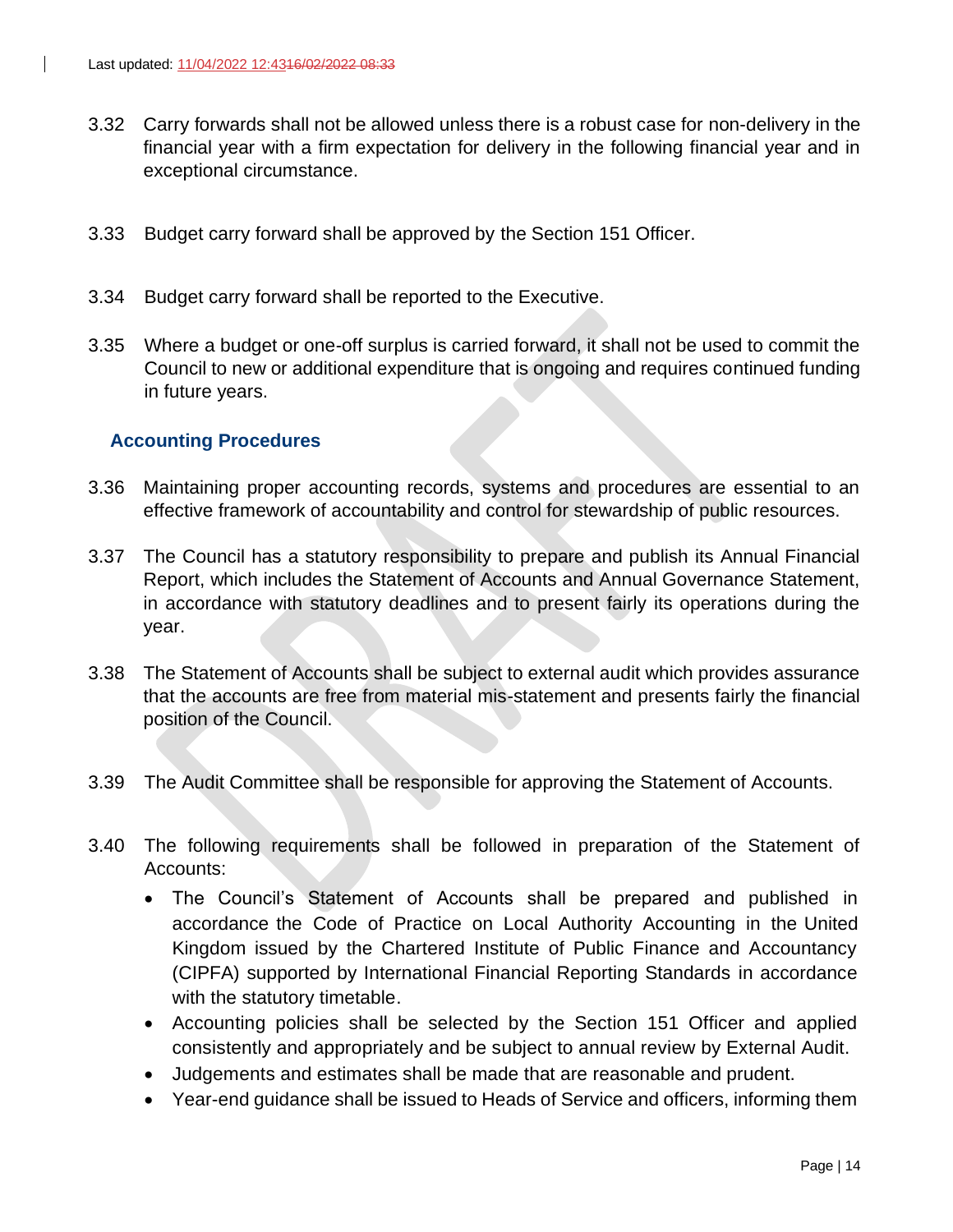of timescales and guidelines for the supply of information.

- Year-end guidance shall be complied with.
- A detailed project plan for the completion of the Statement of Accounts shall be agreed with the officers involved in the Statement of Accounts process.
- Proper arrangements shall be made for the audit of the Statement of Accounts in accordance with the Accounts and Audit Regulations.
- Material changes to the Statement of Accounts shall be discussed with External Audit in advance of the year end.

## 3.41 Reserves

- Reserves shall be maintained in accordance with the CIPFA Code of Practice on Local Authority Accounting and as agreed in the MTFP.
- Reserves shall only be used for the purpose for which they are intended.
- Revenue and capital reserves shall be maintained separately.
- 3.42 Grants (Revenue or Capital)
	- Grants shall be accounted for in compliance with the CIPFA Code of Practice on Local Authority Accounting.
	- Grants received towards expenditure shall be applied in the year the expenditure is incurred.
	- Any grant funding received but not applied expenditure not incurred within the year shall be carried forward to the financial year in which the expenditure will take place.
	- Grants shall be accounted for in accordance with the terms of the agreement with regard to any conditions, restrictions or stipulations attached.
	- Budget Holders shall ensure that "exit strategies" are in place to support the winding up of any service provision that is financed from time limited specific grants or third party contributions.

## 3.43 Reconciliations

- A Reconciliations Checklist shall be maintained for all control accounts within the Finance system that represent activity in other systems.
- Reconciliations shall be completed at least monthly and signed off by the officer completing the reconciliation.
- All reconciliations shall be reviewed and countersigned by the Financial Services Manager or delegated officer.
- All unreconciled items shall be resolved as soon as practically possible and fully investigated and explained.
- Reconciliation of income between the Finance system and external information, Terriers, charging schedules or other databases shall be undertaken monthly by the officers responsible for service delivery.
- All reconciliations shall be undertaken at the latest by the end of the month following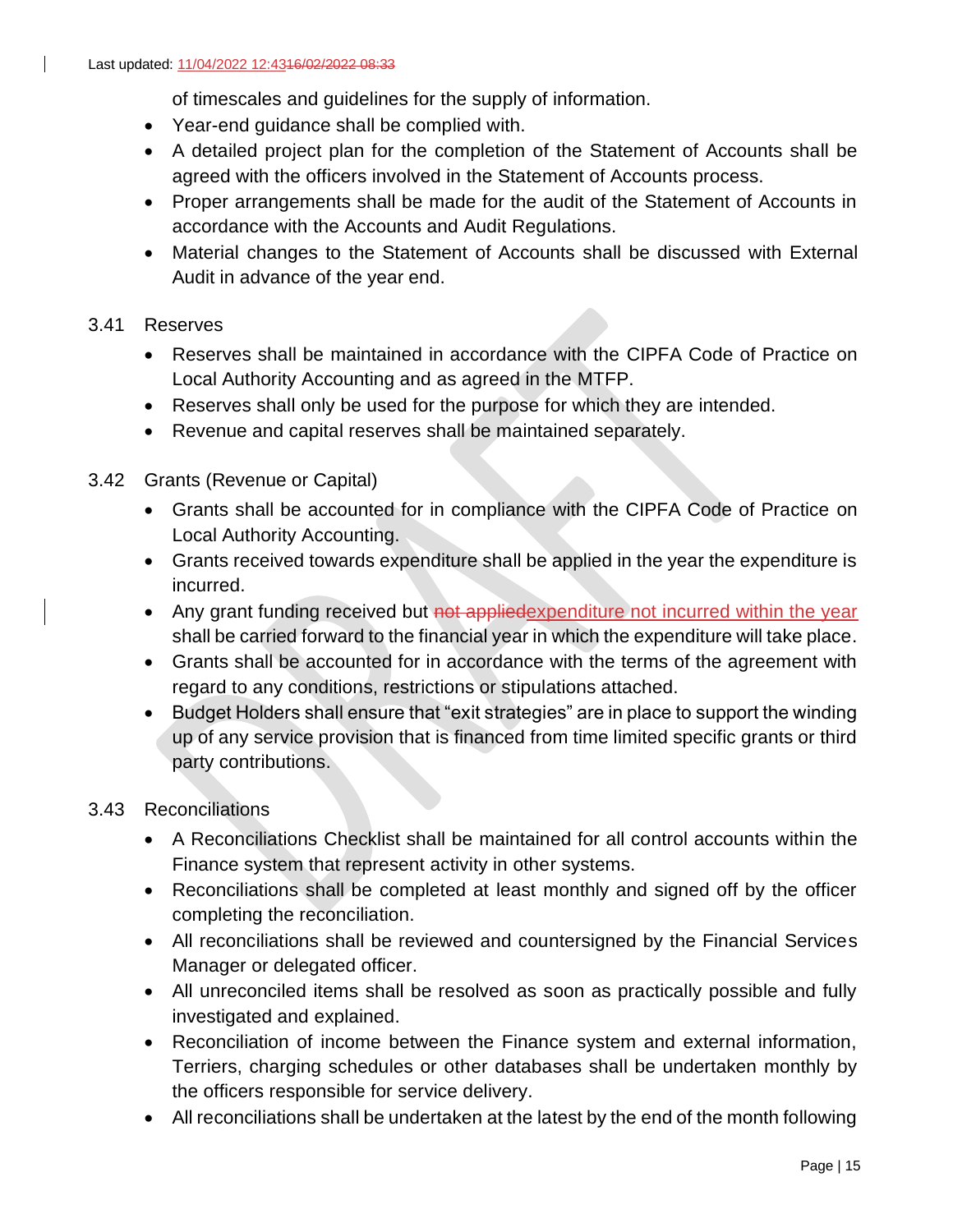the reconciliation period.

#### 3.44 Government Returns

- All Government returns for grant claims, consultations, statistical information and financial information shall be submitted by the relevant deadline.
- All returns relating to grants and financial statistics shall be completed in consultation with the Section 151 Officer or delegated officer.
- The Section 151 Officer or delegated officer shall be satisfied as to their correctness before they are submitted to any Government Department.
- The Section 151 Officer or delegated officer shall be notified and receive copies of all Government or other circulars, orders, sanctions, approvals and regulations affecting finance which are received by the Council.

## <span id="page-15-0"></span>**4. Purchase orders, goods receipting and payment of invoices**

## **4.1 Key Controls**

- All commitments to expenditure undertaken by officers shall comply with the Contract Procurement Rules.
- Any dispute with or claim from a contractor or supplier that may have a financial implication must be brought to the S151 officer's attention immediately. Where appropriate, options and potential actions should be proposed.
- Financial checks shall be undertaken of prospective suppliers in accordance with the Contract Procurement Rules.
- All Council commitments to expenditure should be made using a purchase order unless they fall into the Exemptions Schedule.
- A purchase order shall not be raised without sufficient budget. If necessary, the virement process should be used in accordance with Annexe 2 or a Supplementary Estimate approval should be obtained in advance of creating a commitment to expenditure.
- Only authorised officers on the Authorised Signatory List shall approve purchase orders.
- Officers shall not approve their own purchase orders (no self-certification).
- No officer alone shall be responsible for all stages of the "purchase to pay" process, i.e. ordering, receipting, payment authorisation, including the BACS payment set up and release.
- The authorising of a purchase order signifies:
	- o the goods/services are necessary for discharging the functions of the Council; and
	- $\circ$  in all respects the Financial Regulations have been complied with.
- Purchase orders shall be 'goods receipted' to verify that goods or services have been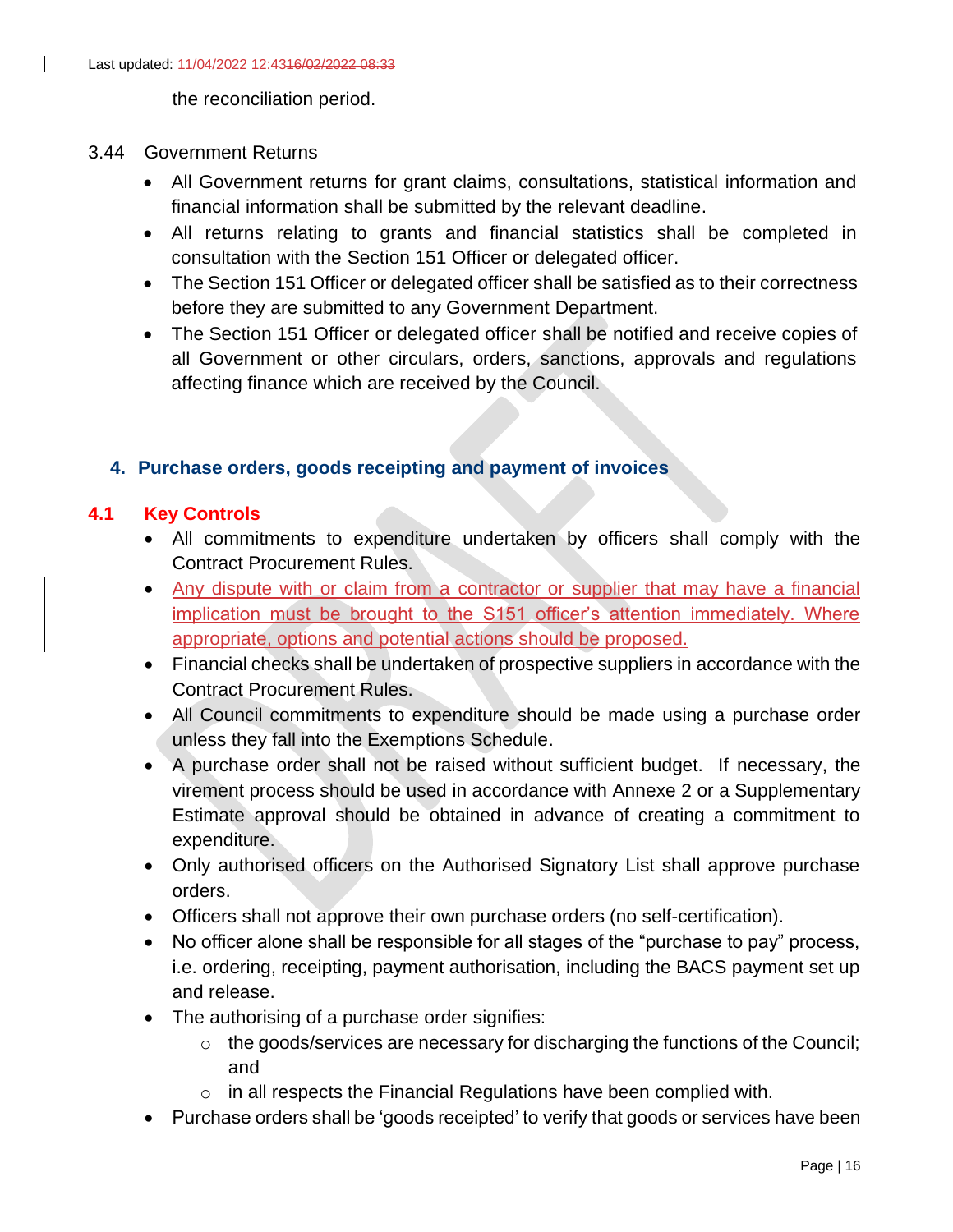received at the correct price, quantity and quality standards before payment of invoice.

- All invoices shall be submitted as soon as possible to the Finance Team for inclusion on the accounts ledger.
- Prior to settlement, checks shall be undertaken to safeguard against duplicate payment of invoices.
- New suppliers and changes of details to an existing supplier shall be validated by a positively verified contact for the supplier.
- Officers shall document supporting proof of verification and obtain approval from the Head of Finance or delegated officer.
- 4.2 Every officer of the Council involved in engaging, supervising or having any other official relationship with contractors or potential contractors shall declare all relationships of a private or domestic capacity with those contractors to their line manager in accordance with Code of Conduct.
- 4.3 Members shall declare such relationships on the Members Register of Interests.
- 4.4 Records shall be kept to evidence compliance with the Contract Procurement Rules for all purchase orders raised.
- 4.5 Records shall not be disposed of other than in accordance with arrangements approved by the Section 151 Officer.
- 4.6 Payment process:
	- Payment of invoices shall be against an original invoice or certified copy invoice only.
	- Internal payment requisition forms shall be accompanied by supporting information.
	- Payment shall be made in accordance with the agreed payment terms and in compliance with the invoice payment performance indicators.
	- Payment should normally be by BACS but in exceptional circumstances cheque or CHAPS.
	- New suppliers and changes of details to an existing supplier shall be validated by a verified contact for the supplier.
	- Officers shall document supporting proof of verification and obtain approval from the Head of Finance or delegated officer.
	- Payments to contractors shall be on the certificate of the appropriate Head of Service, and include details of the value of work, retention money, amounts previously certified and amounts now certified.
	- Any outstanding expenditure for work completed but not yet invoiced by the end of the financial year shall be reported to the relevant service accountant to be accrued into the correct financial year in accordance with the year-end closedown instructions.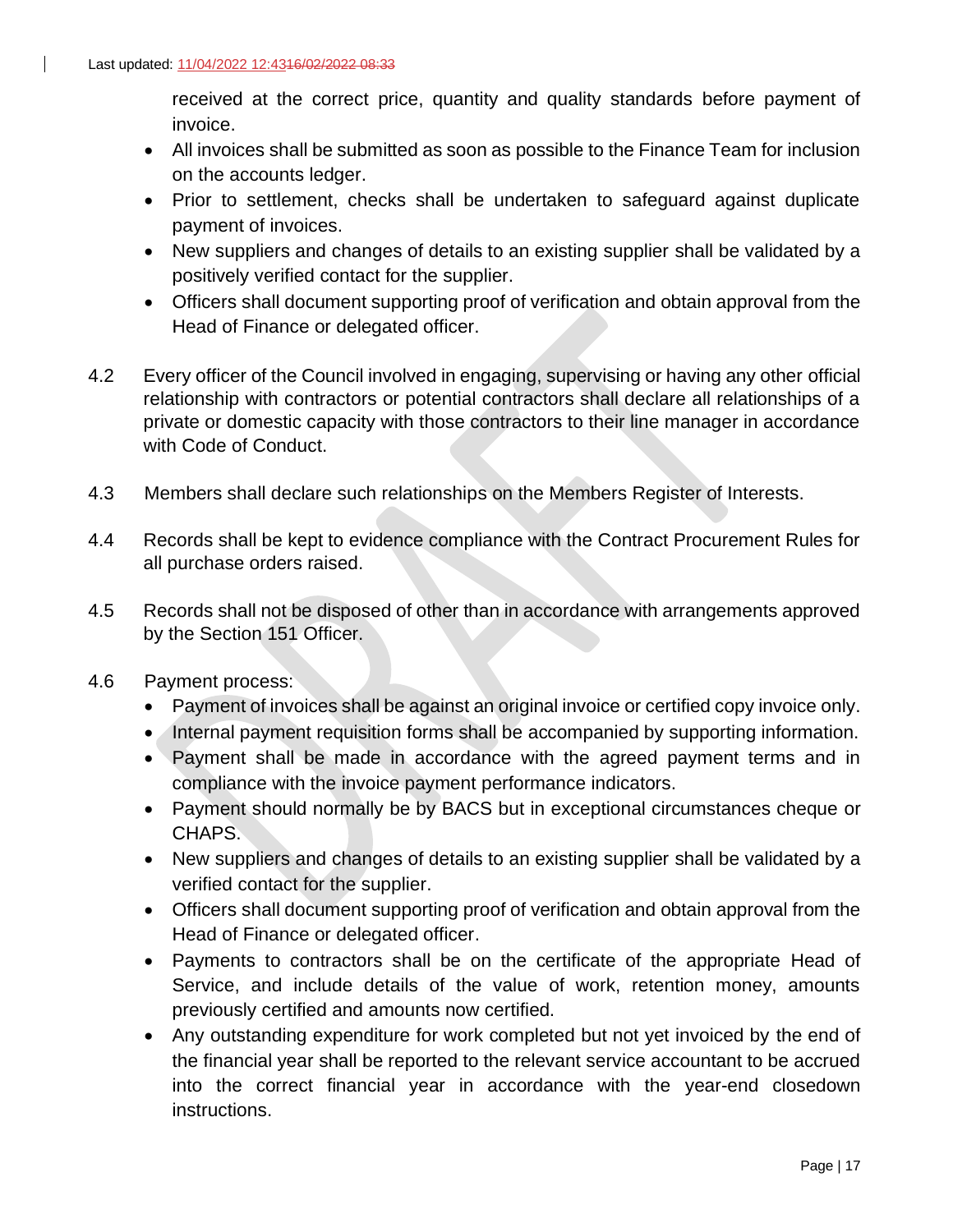- 4.7 Payment without an invoice, (including the transfer of funds to bank imprest accounts, online shopping accounts and prepaid or top-up cards) shall be made using systems and protocols determined by the Section 151 Officer.
- 4.8 Set up and use of online shopping accounts shall be approved by the Section 151 Officer. Normal purchasing procedures are still required with the exception of raising a purchase order in the Finance System.
- 4.9 Large contracts

For contracts that fall into threshold 4 in the CPR's (>£100,000) and where stage payments are made due to the length or type of the contract (i.e. construction), officers shall ensure that:

Contracts involving stage payments:

- The contract documentation is prepared with the agreement of the Borough Solicitor.
- The contract is recorded in the Contract Register.
- If it becomes clear that a tender received exceeds the 'contractor' element of an approved capital budget, the S151 must be notified immediately
- A final account is prepared.

Final Payments:

- Supporting documentation is checked to ensure that all the items invoiced have been used on the project and that the figures are correctly calculated throughout each stage of the project payment process.
- Where a retention is held, the retention value and retention period is recorded so that it can be released when the defect liability period has ended.
- The project manager is responsible for collating and checking the final account before the final payment is made.
- The final payment is signed off by the relevant Head of Service to confirm the accuracy and integrity of the final payment.
- The Head of Service approval is emailed to accountancyteam@waverley.gov.u[ksupplierenquiries@waverley.gov.uk](mailto:accountancyteam@waverley.gov.uk) to be put with the invoice in the Finance system.
- 4.10 Value Added Tax (VAT):
	- VAT returns shall be made to HMRC with the appropriate payments or claims in accordance with HMRC regulations.
	- The Council's partial exemption position shall be regularly assessed.
	- The effect on the partial exemption position for all new transactions shall be considered.
	- Officers shall ensure that the correct VAT liability is attached to all expenditure paid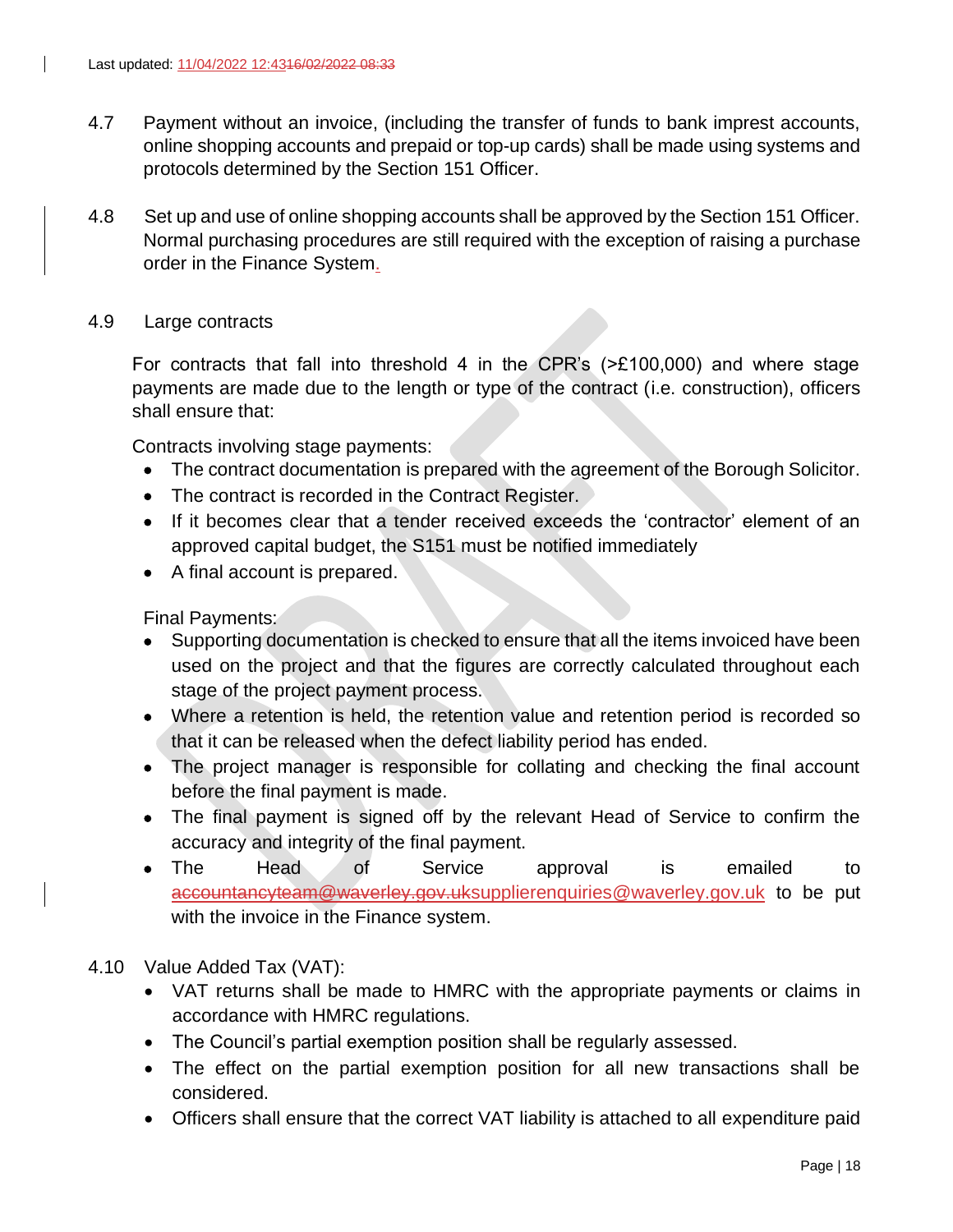and income due and that all VAT shown as recoverable on purchases complies with HMRC regulations.

- The Section 151 Officer shall be consulted for VAT advice prior to implementing changes to service provision, new capital schemes and purchase of any assets.
- 4.11 Construction Industry Scheme (CIS):
	- CIS tax returns shall be made to HMRC with the appropriate payments in compliance with HMRC regulations.
	- Spending officers shall be aware of CIS rules and ensure they have sufficient knowledge to collect the relevant information from suppliers.
	- Where construction and maintenance works are undertaken, Officers shall request the necessary CIS tax deduction information from the supplier.
- 4.12 Off-payroll working through an intermediary (HMRC IR35):
	- All procurement of agency staffing and consultancy work of any kind shall be tested against the HMRC IR35 rules for off-payroll working by the appointing service officer prior to engagement.
	- Detail of the IR35 rules is contained within the Contract Procurement Rules (see section 7.2)
	- The Employee Services team shall be informed of all appointments.

#### 4.13 Petty Cash:

Petty cash covers the use of 'cash' from the petty cash imprest to purchase minor items of expenditure not exceeding such sums as determined by the Section 151 Officer.

- Set up of any petty cash imprest account shall be approved by the Section 151 Officer.
- A log of officers responsible for petty cash floats shall be maintained by exchequer services.
- Responsible officers shall comply with petty cash imprest administration guidance notes.
- Officers requesting reimbursement of expense incurred on behalf of the Council, including travelling expenses shall put a request through the payroll system.
- No cheques shall be cashed from money held in petty cash imprests.
- The petty cash imprest holder shall obtain a signature and supporting documentation, including a VAT invoice for all purchases.
- The petty cash imprest holder shall reconcile the imprest and, when requested by the Section 151 Officer, present the imprest account for audit.
- The petty cash imprest account shall be reconciled if the holder leaves or changes.
- If the petty cash imprest account is no longer required it shall be relinquished to the Section 151 Officer.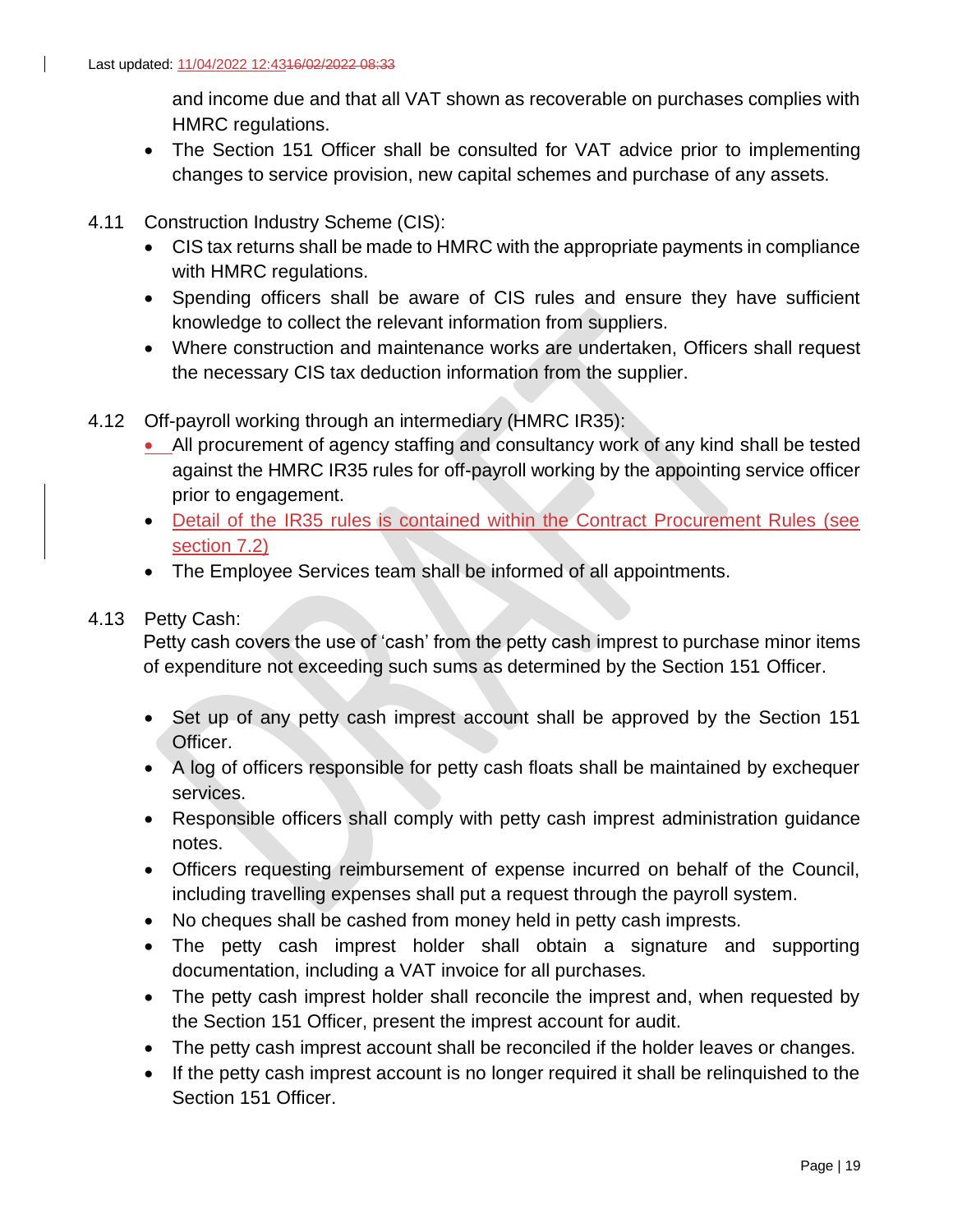# <span id="page-19-0"></span>**5. Payment of salaries, wages, pensions, travelling and subsistence allowances and Members Allowances**

## **5.1 Key Controls**

- An annual staffing budget shall be prepared.
- An annual Members Allowances budget shall be prepared.
- Monthly monitoring of staff activity and spend shall be reconciled to payroll.
- Approved Sstaffing budget shall not be exceeded, a virement or supplementary estimate must be approved prior to expenditure.
- Employee Services team shall be notified of all matters affecting payment of employees and former employees including appointments, resignations, dismissals, suspensions, secondments, transfers and other absences apart from approved leave.
- Appointments shall be made in accordance with the Council's recruitment policy.
- The Job Evaluation process shall be used for determining the remuneration of a job.

#### <span id="page-19-1"></span>**Payments to Staff and Members**

- 5.2 Payment of salaries, pensions, compensation and other emoluments to staff or former employees shall be through the Council's payroll system.
- 5.3 All adjustments to the payroll shall be supported by documentary evidence and approved by an authorised signatory.
- 5.4 Payments through payroll shall only be made to:
	- bona fide employees;
	- with a valid entitlement; and
	- who have a contract of employment.
- 5.5 Income tax, national insurance, pensions and other deductions shall be accurately recorded and accounted for in line with statutory legislation.
- 5.6 All Inland Revenue returns regarding PAYE shall be completed in accordance with HMRC published guidance.
- 5.7 Staff records and pay documents shall be maintained in the payroll system.
- 5.8 Staff bank changes will only be accepted by the member of staff entering them via the self-service system
- 5.9 Payments of Members' Allowances shall be made in accordance with the Members'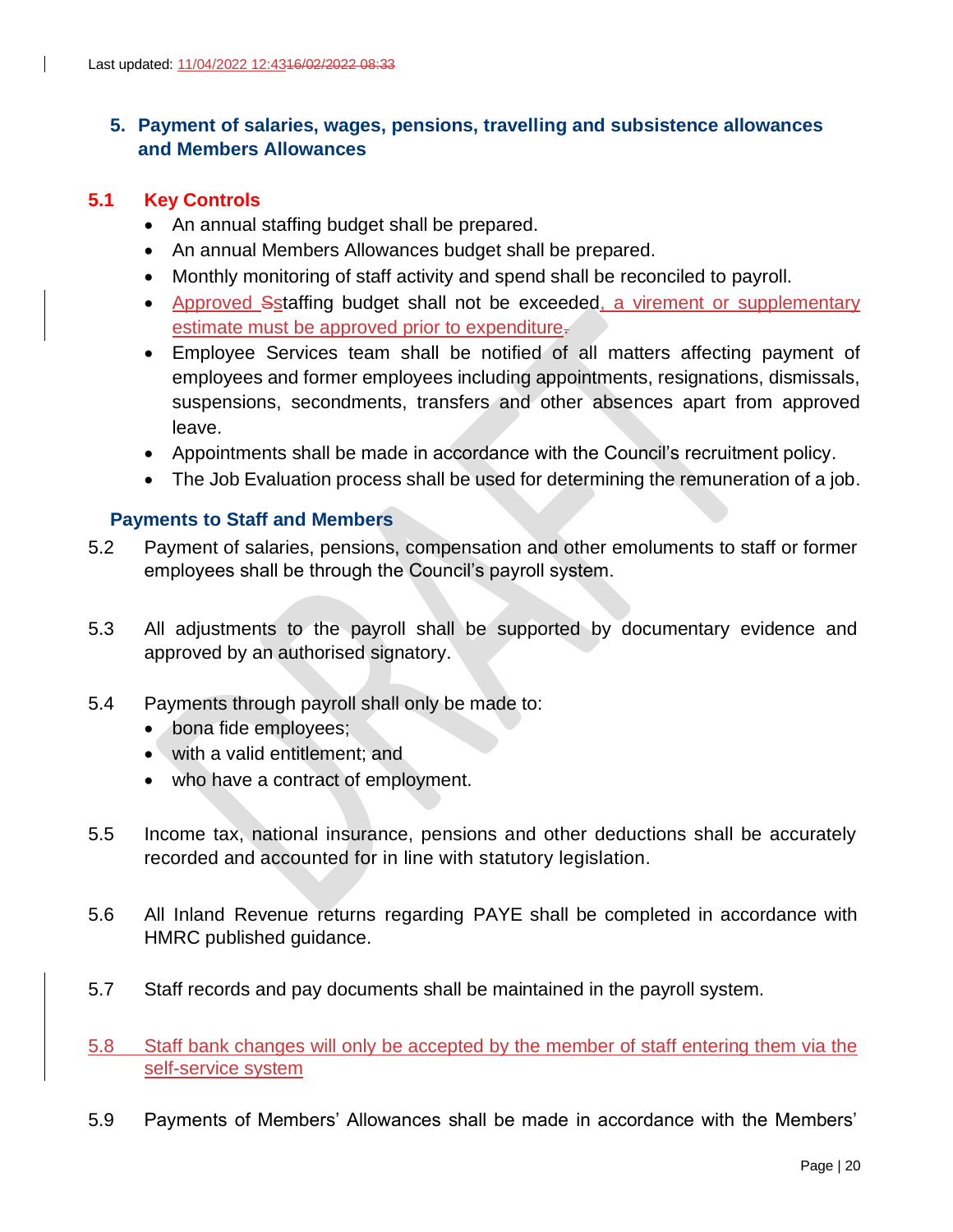Allowances scheme.

#### <span id="page-20-0"></span>**Travel and Subsistence Claims**

- 5.10 Travel and Subsistence Claims shall only be paid for authorised journeys and expenses incurred in the course of Council business.
- 5.11 Employees claims shall be made in accordance with the Employee Handbook and Contracts of Employment.
- 5.12 Members claims shall be made in accordance with the Members Allowance Scheme.
- 5.13 All business expense Cclaims (with receipts attached) shall be submitted, verified and authorised through the payroll system.

## <span id="page-20-1"></span>**6. Collection of income including External Funding and writing off of debts**

## **6.1 Key Controls**

- All income due to the Council shall be identified and charged correctly in accordance with the approved fees and charges.
- The collection and recording of all money due to the Council follows approved procedures for collection and money received by an officer on behalf of the Council shall be passed to the Finance team without delay.
- All income shall be recorded through the Council's income system.
- Fees and charges income shall be reconciled at all times to customer records by the service provider.
- Cash holdings on premises shall be kept to a minimum and securely in accordance with insurance requirements.
- A security firm shall be used to collect money from the Council offices as a minimum once a week to be paid into the Council's general bank account.
- Action shall be taken to pursue non-payment in accordance with the recovery process.
- Debt considered for write-off shall only be that which is uneconomic to collect or which has no prospect of collection or where recovery is legally restricted.
- Formal approval for debt write-off shall be obtained in line with the debt write-off procedures.
- New electronic methods of income collection shall be agreed with the Section 151 Officer.
- Credit notes, for full or partial debt cancellation, shall be adequately documented and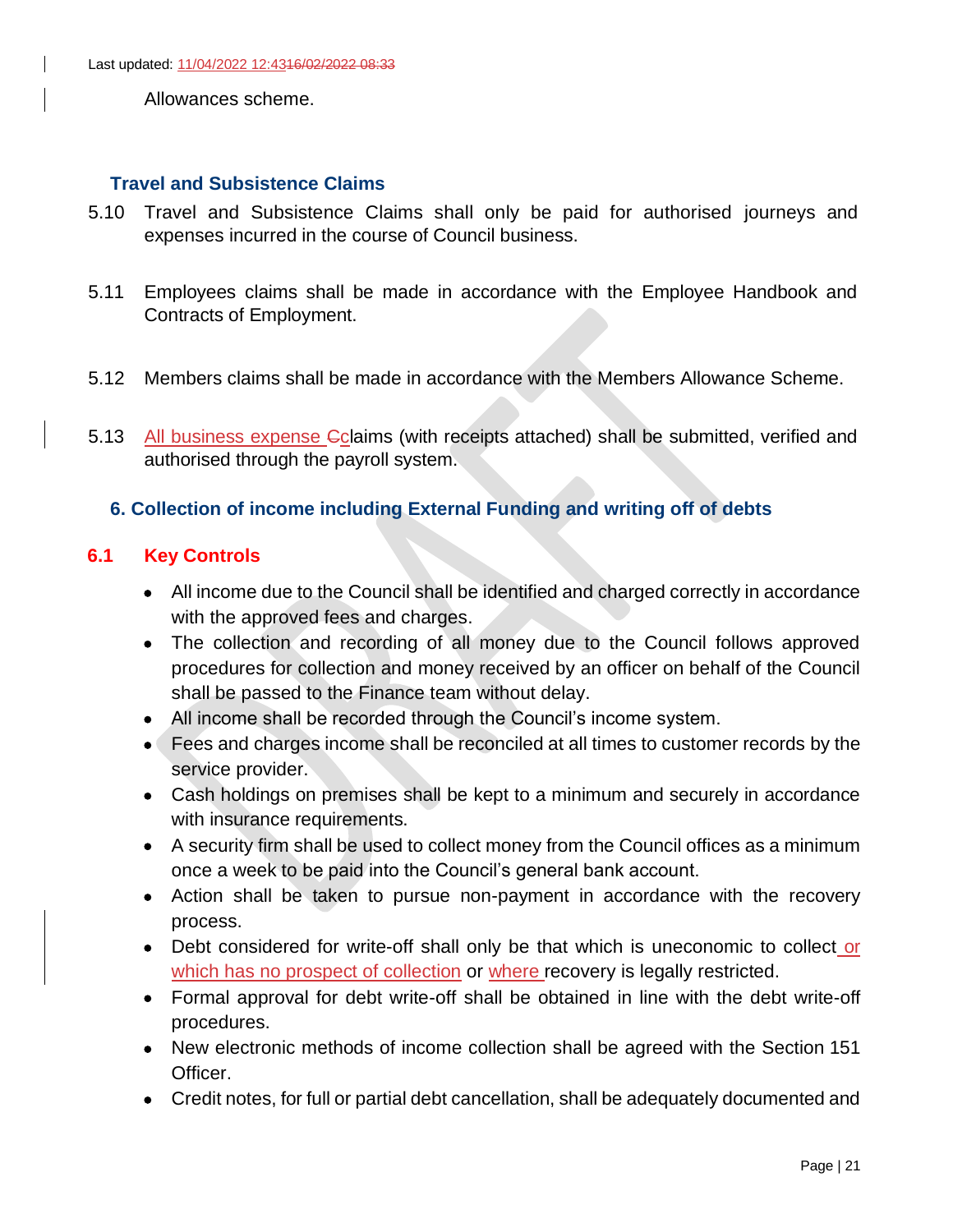approved by an authorised signatory.

- 6.2 The fees and charges shall be:
	- reviewed as part of the budget process or, where appropriate, more frequently.
	- approved by the Section 151 officer in consultation with the relevant Portfolio Holders unless covered by a delegated authority and reported annually to Full Council for information as part of the budget report.
	- Budget Holders shall ensure that up-to-date fees and charges are published.
- 6.3 Income shall only be collected using methods and channels approved by the Section 151 Officer.
- 6.4 Income shall be collected at the point of service wherever possible, by the most costeffective approved means.
- 6.5 Value Added Tax (VAT) shall be added to charges where statutorily required and be itemised separately on the receipt in line with HMRC requirements. It is the budget holder's responsibility to ensure that the correct VAT is applied.
- 6.6 Officers who process card transactions shall comply with the Council's Payment Card Security Policy and Procedures.
- 6.7 Refunds of debit/credit card payments shall be processed back to the card used to make the payment.
- 6.8 Refunds shall not be made by the officer taking the original payment, unless supervised and checked by an officer independent of the transaction.
- 6.9 Income due for the financial year should be collected or invoiced in advance of year end. Where income is still due but not received or invoiced the income shall be accrued in accordance with the year-end closedown guidance.
- 6.10 Budget Holders shall be responsible for collection of all income due to their service area, inclusive of grants, contributions, commuted sums, sales, fees, charges and rents, in cash or credit form.
- 6.11 Debts originated by the service are the responsibility of that service and shall be pursued in accordance with the Council's debt recovery procedure.

## <span id="page-21-0"></span>**Debt Write-off**

6.12 Where debt is uneconomic to collect or there is no prospect of collection or is legally restricted the debt will be written off by the Section 151 Officer.

## <span id="page-21-1"></span>**External Funding**

6.13 External funding shall only be applied for or accepted if it meets the corporate priorities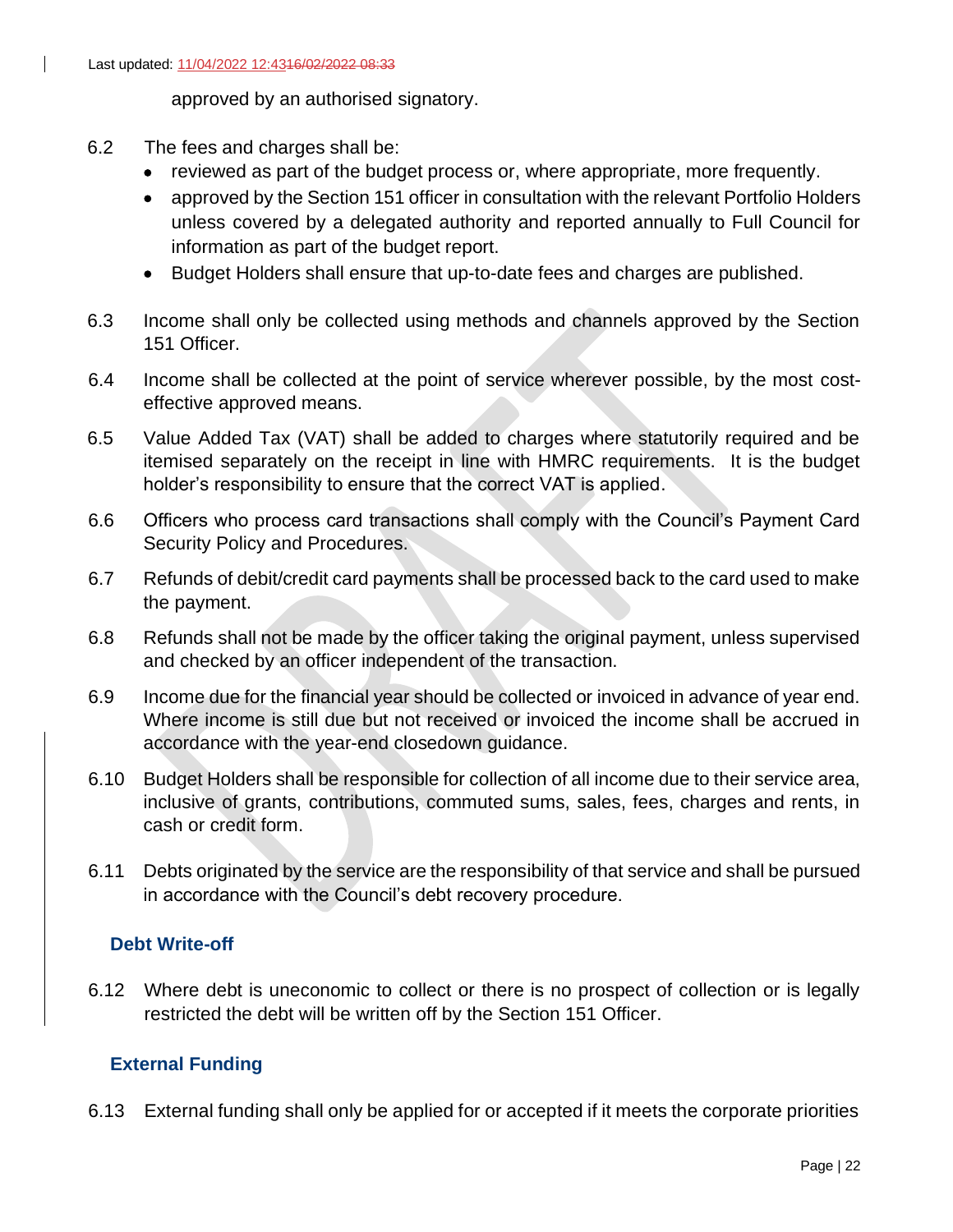and the Financial Regulations.

- 6.14 The costs, risks and obligations associated with preparing a bid shall be fully identified and not outweigh the benefits of receiving additional funding.
- 6.15 Matched-funding requirements going into future years shall be considered prior to entering into the agreement to ensure funds are available to meet future obligations.
- 6.16 The Section 151 Officer shall be notified of all external bids and confirmation of funding.
- 6.17 Copies of original documentation confirming funding allocations shall be forwarded to the Section 151 Officer.
- 6.18 In securing external funding officers shall ensure that:
	- All costs associated with bidding are financed from the relevant service budget unless the Executive has specifically approved alternative funding arrangements.
	- The matched funding or sponsoring organisation scheme requirements are considered prior to entering into the agreements and that future revenue budgets reflect these requirements.
	- The external funder's audit requirements are fully understood and are achievable to ensure conditions of funding and any statutory requirements are complied with.
	- Funds are received from only appropriate sources and that their purpose is clearly documented.
	- The project to be sponsored by the funding is properly project planned and progress reported in accordance with the project plan.
	- Expenditure is properly incurred in accordance with the funding documentation.
	- Organisations making donations or providing sponsorship are registered with the Head of Policy and Governance for transparency.
	- All claims for funds are made by the due date.
	- All funding notified by external bodies is received and properly recorded in the Council's accounts.
	- The funding is applied in accordance with the agreed criteria and that all expenditure is properly incurred and recorded.
	- Internal Audit Client Manager is consulted before accepting external funds.
- 6.19 Community Infrastructure Levy (CIL)/Section 106 receipts
	- All receipts received shall be held and accounted for in accordance to the stipulations, conditions and restrictions in each individual agreement.
	- The collecting service shall notify the Section 151 Officer of the receipt of money and forward the individual agreements to the Finance Team.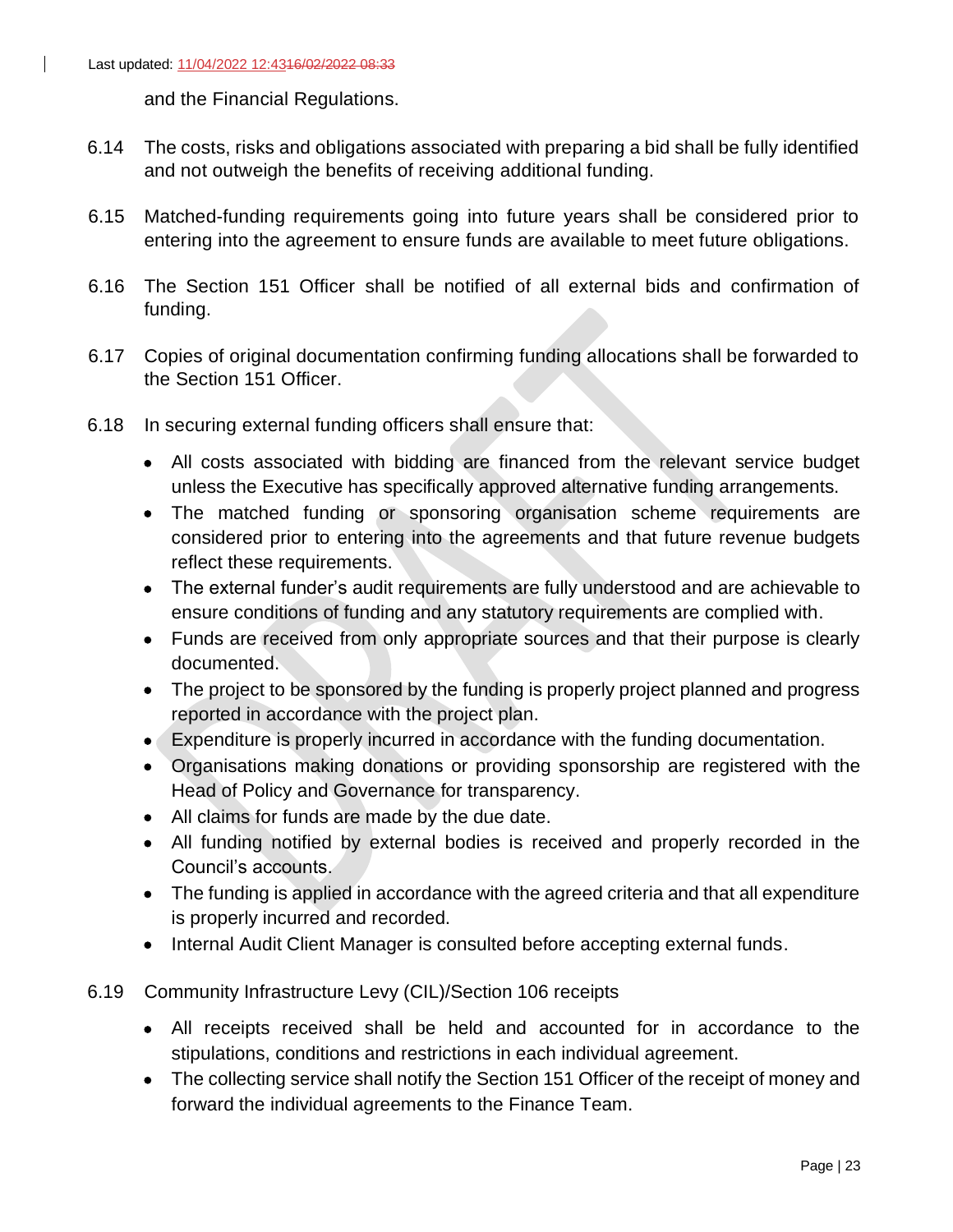- Receipts shall only be used for the permitted purpose.
- CIL/Section 106 agreements shall be recorded on a register and regularly reviewed for action.
- CIL/Section 106 receipts shall only be transferred to a third party for qualifying expenditure and with a Terms of Application Agreement signed by the third party and the Council.

# <span id="page-23-0"></span>**7. Security of assets**

# **7.1 Key Controls**

- The Estates and Valuation Manager shall maintain a property database for all land and buildings owned or leased by the Council.
- Officers shall be responsible for the care and custody of all buildings, vehicles, equipment, furniture, stock, inventories, cash and information under their control.
- Officers shall record a description and location in an inventory in the form required by the Section 151 Officer.
- Officers shall be responsible for the proper security of all assets and ensuring they are appropriately marked as Council property and included in the Council's insurance schedule.
- Officers shall complete a check and reconciliation of their stock and inventories at year end and, as requested by Section 151 Officer, verify location, condition and reasonableness levels.
- Surpluses or deficiencies shall be dealt with in consultation with the Section 151 Officer.
- No Council owned asset shall be available for personal use by an officer without authority of the Section 151 Officer.

# <span id="page-23-1"></span>**Land and Buildings**

- 7.2 Land and Buildings shall be included in the Council's Asset Register where the assets have a value in excess of the Council's de-minimis levels as set out in the Accounting Policies, otherwise registered on the de-minimis register.
- 7.3 Land and Buildings shall be valued in accordance the CIPFA *Code of Practice on Local Authority Accounting in the United Kingdom*.
- 7.4 Land and Buildings assets shall be valued by a Royal Institute of Chartered Surveyors (RICS) qualified valuer.

## <span id="page-23-2"></span>**Leases**

7.5 Lessees and other prospective occupiers of Council land and buildings shall not be given possession or gain entry without a lease agreement.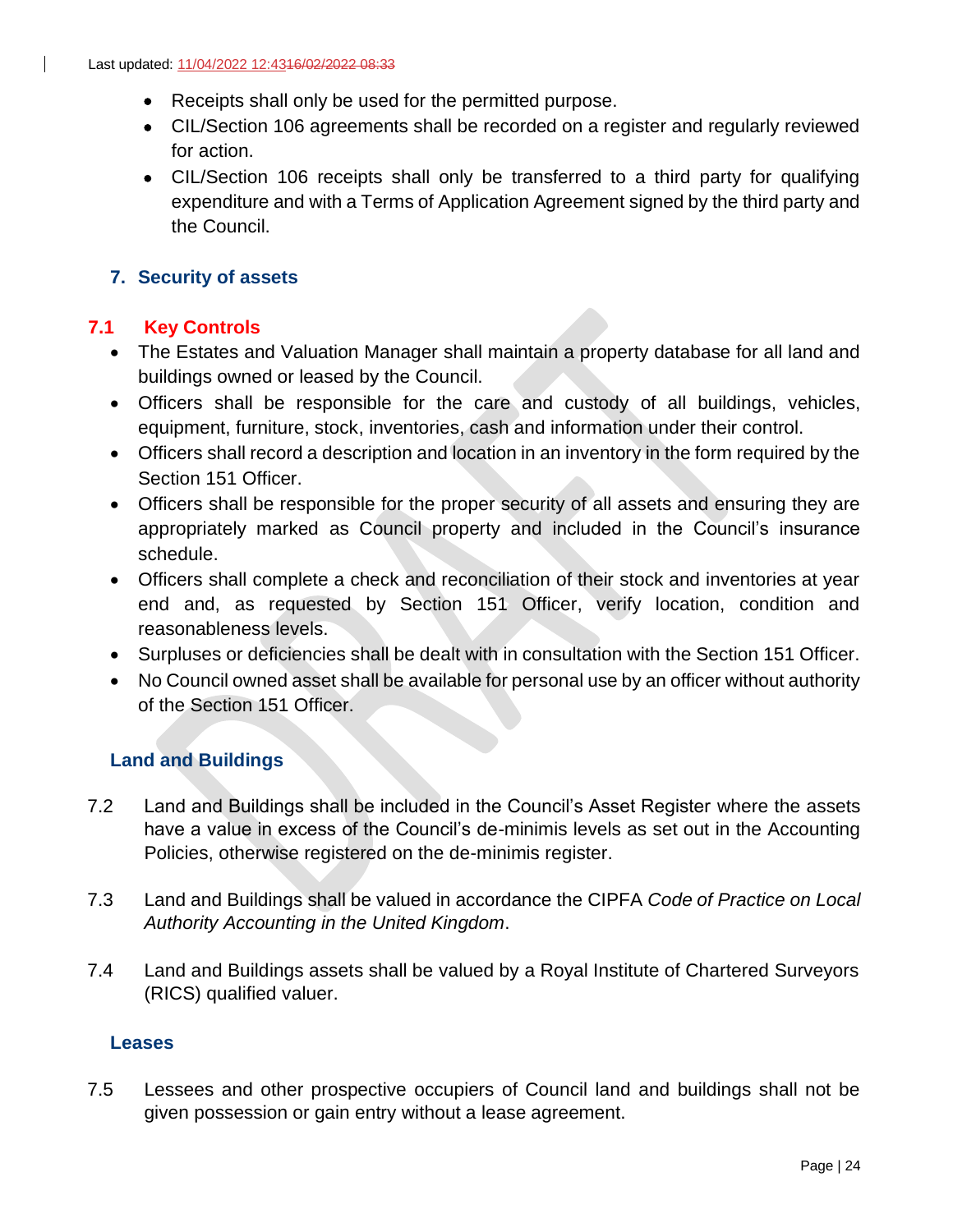- 7.6 A Lease Register shall be maintained and updated on a regular basis and at least annually.
- 7.7 The Lease Register shall identify whether the lease is an operating lease or a finance lease.
- 7.8 Lease terms shall be renegotiated and/or terminated prior to expiry.
- 7.9 Lease income shall be reconciled to the Lease Register at all times.
- 7.10 Contracts entered into shall be reviewed for lease implications.
- 7.11 Any leases within a contract shall be reported to the Finance Team.

#### <span id="page-24-0"></span>**Acquisitions and Disposals**

7.12 Acquisitions and Disposals of Land and Buildings shall be made in accordance with the Section 151 Officer determination with supporting evidence of best value consideration being documented.

#### <span id="page-24-1"></span>**8. Risk Management and Insurance**

8.1 All officers have a role in the identification of risks in the planning and delivery of services.

#### **8.2 Key Controls**

- Procedures and controls are in place to identify, assess, prevent or contain material known risks and these procedures are operating effectively throughout the Council.
- A monitoring process is in place to regularly review the effectiveness of risk procedures and controls.
- Managers are responsible for managing relevant risks in accordance with the risk policy.
- Acceptable levels of risk are determined and insured against where appropriate.
- Provision is made where appropriate for losses that might result from unmitigated risks.
- Procedures are in place to investigate claims within required timescales.
- The Council has identified business continuity plans for implementation in the occurrence of an event that results in significant loss or damage to its resources.
- 8.3 Officers Responsibilities:
	- To consult the Section 151 Officer and the Borough Solicitor on the terms of any indemnity that the authority is requested to give.
	- Not to admit liability or make any offer to pay compensation that may prejudice the assessment of liability in respect of any insurance claim.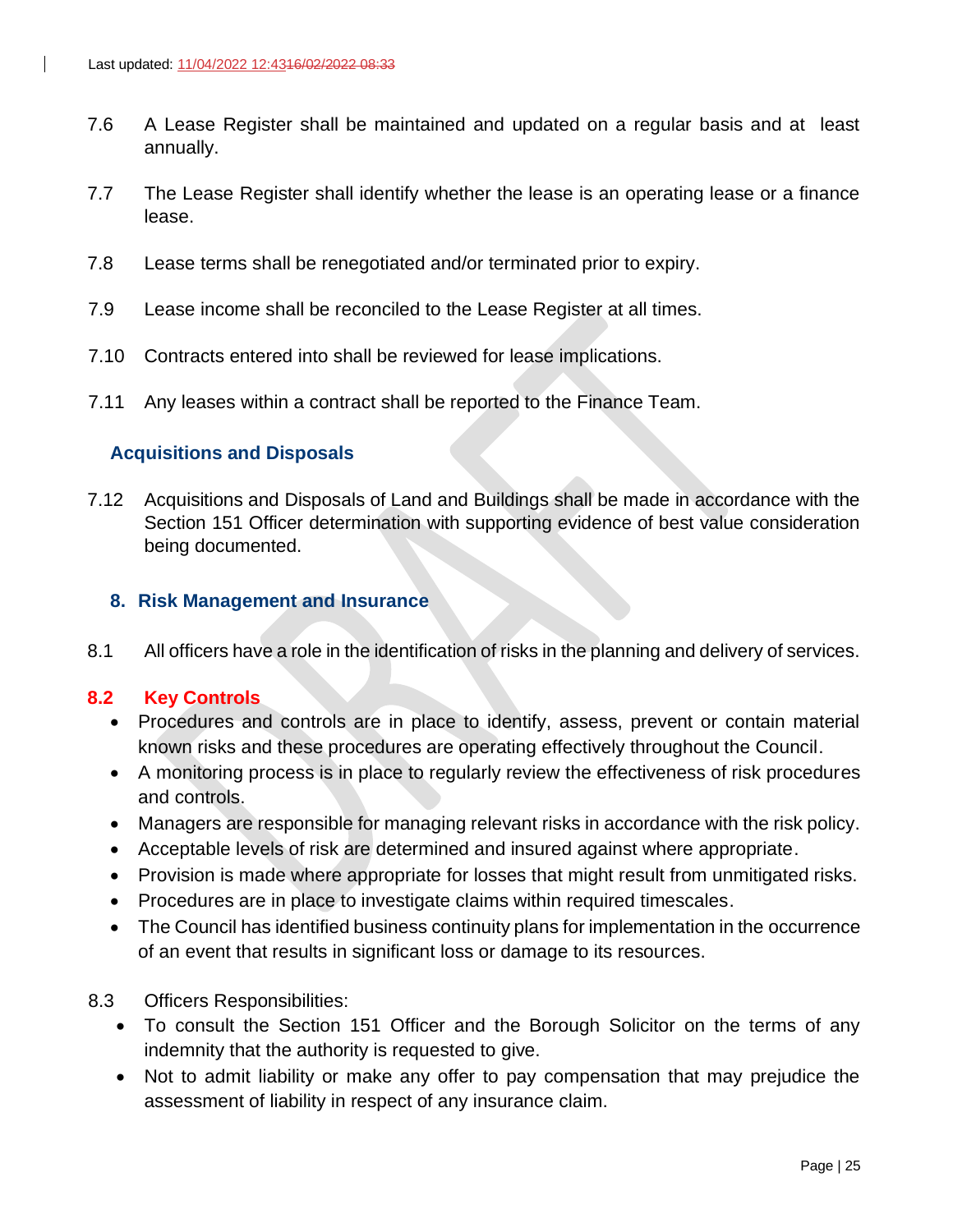- To ensure that all contractors or consultants employed have adequate insurance in place, as defined by the Section 151 Officer and the Borough Solicitor, to cover the risks associated with the contract.
- To take responsibility for risk management within their service area, having regard to advice from the Section 151 Officer and other specialist officers and ensure there are regular reviews of risk.
- To notify the Section 151 Officer of all:
	- o new risks, properties or vehicles that require insurance
	- o any alterations affecting existing insurances
	- o loss, liability or damage that may lead to a claim against the Council.
- To identify, evaluate and report on key risks associated with policy decisions and service developments, and in the preparation of service plans, in accordance with the Council's agreed risk framework within the Risk Management Policy.
- To identify and evaluate risks before entering any form of partnership with organisations or individuals.

## <span id="page-25-0"></span>**Insurance**

- 8.4 Insurance cover shall be through the Council appointed external insurance provider.
- 8.5 An annual review and assessment shall be done to ascertain the amount of insurance cover to be maintained, taking specialist advice as necessary.
- 8.6 Heads of Service shall keep suitable records to ensure that inspections of engineering plant under their control are carried out by the Insurance Company within the periods prescribed and shall take any necessary action arising there from.
- 8.7 Any failure by the Council's insurers to carry out such inspections shall be notified to the Section 151 Officer.
- 8.8 Heads of Service shall ensure that employees or anyone covered by the Council's insurance, are aware that they should not admit liability or make an offer to pay compensation that may prejudice the assessment of liability in respect of any insurance claim.

## <span id="page-25-1"></span>**9. Banking arrangements**

## **9.1 Key Controls**

- Electronic banking systems administration access shall be independent from system users.
- Access to passwords and controlled stationery shall be secured.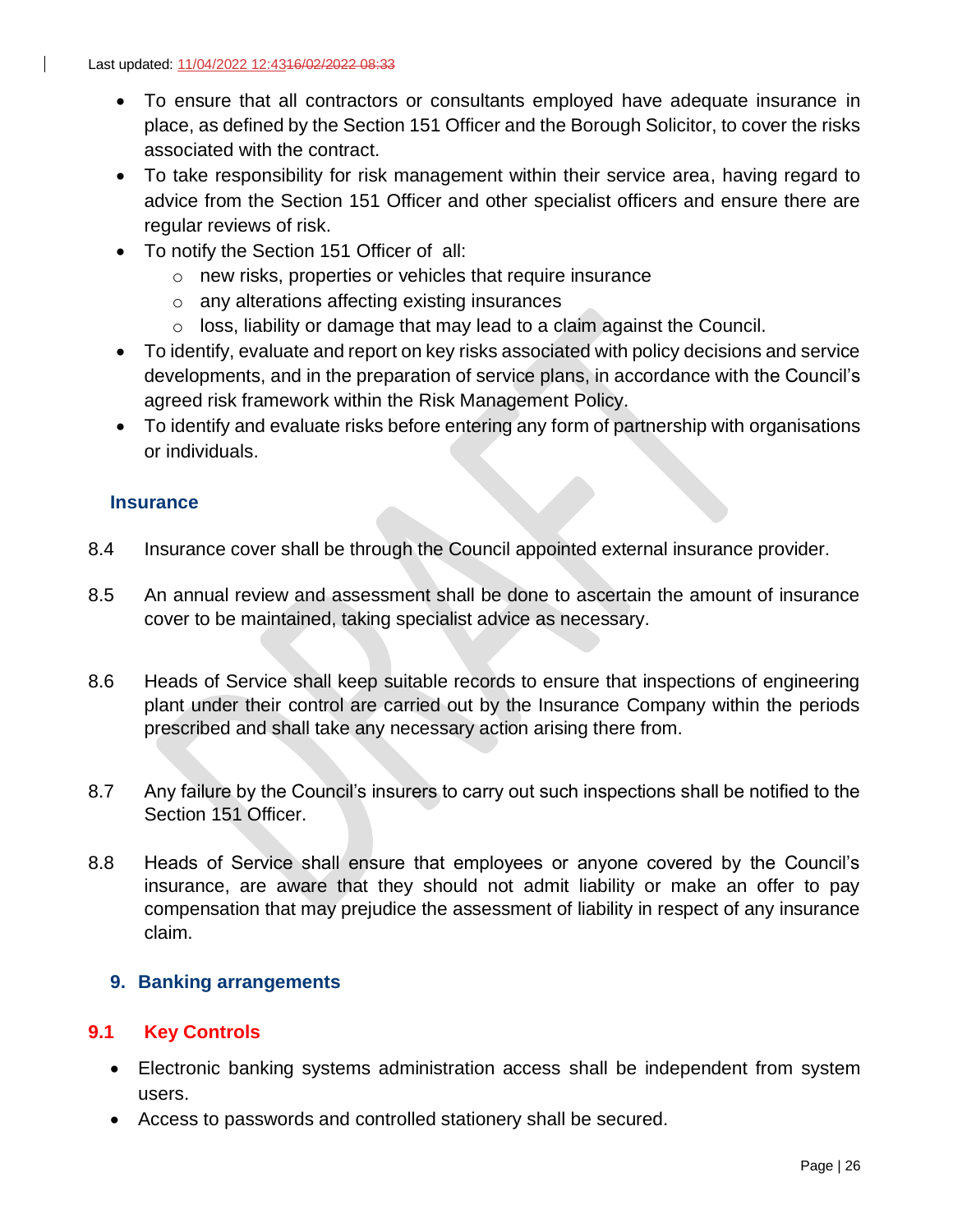- An approved list shall be maintained of officers authorised to undertake bank transactions and release money by other methods of payment (including BACS runs).
- An authorised list of nominated officers fulfilling the role of bank signatory shall be maintained.
- Bank accounts shall not be opened or closed without the authorisation of the Section 151 Officer.
- Bank accounts shall be in held in the name 'Waverley Borough Council'.
- An audit log of bank authorisations shall be reviewed regularly by the Head of Finance.
- 9.2 The Section 151 Officer shall:
	- Maintain an overview of the banking arrangements and services;
	- Approve the opening of all bank accounts;
	- Approve signatories and authorisers for all Council operated bank accounts;
	- Approve corporate credit cards together with instructions for their use;
	- Approve the use of payment cards and online shopping accounts;
	- Approve new merchants for cash collection;
	- Approve the use of new ways of cash-less transacting; and
	- Approve arrangements for the secure transit of cash and cheques.
- 9.3 Credit Cards:
	- The corporate credit cards shall only be used in exceptional circumstances and only up to the limit on the account.
	- Supporting documentation, including a VAT invoice where possible, shall be provided to the Section 151 Officer.
	- Normal purchasing procedures still apply with the exception of raising a purchase order in the Finance System.

# <span id="page-26-0"></span>**10. Treasury Management (Investments, borrowing and trust funds)**

## **10.1 Key Controls**

- Treasury Management Strategy documenting the policies, objectives and approach to risk management of the Council's treasury management activities.
- All treasury management decisions taken in accordance with the Treasury Management Strategy, CIPFA's Standard of Professional Practice on Treasury Management and the Prudential Code.
- Approval of transactions limited to bank authority list.
- Regular treasury management investment reviews.
- Audit log of treasury management investments reviewed regularly by the Head of Finance.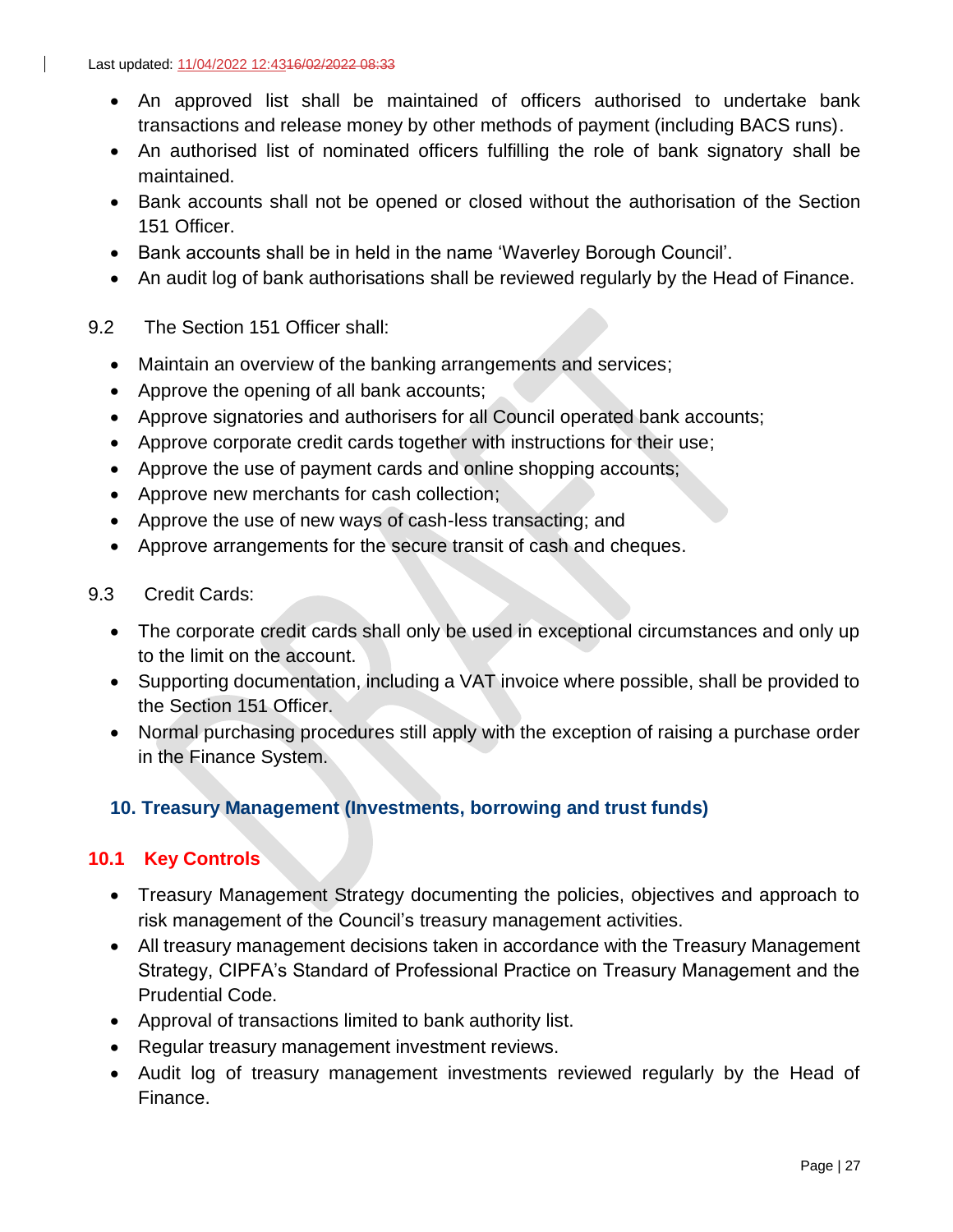$\mathbf{I}$ 

#### <span id="page-27-0"></span>**Investments and Borrowing**

- 10.2 The Section 151 Officer shall be responsible for:
	- all external financing arrangement for borrowing and leasing.
	- maintaining a record of all the Council's borrowing.
	- making arrangements for the registration of any stocks, bonds and mortgages.
- 10.3 Loans to and from third parties as part of treasury management shall comply with the Treasury Management Strategy and Prudential Code.
- 10.4 Loans to third parties shall have the approval of the Executive, after consultation with the Section 151 Officer.
- 10.5 Loans to third parties shall be based on a statement of conditions, if applicable, attaching to the assistance.
- 10.6 Officers shall satisfy themselves that the recipient has received appropriate advice about their obligations.
- 10.7 Officers shall have regard to the ability of the applicant to meet the loan repayments or conditions.
- 10.8 Loans for capital assistance shall comply with 'Local Authorities (Capital Finance and Accounting)(England) Regulations 2003'.
- 10.9 The interest rate, if applicable, shall be determined by the Section 151 Officer.
- 10.10 The Council shall not offer any type of consumer credit which would require specific registration with the Financial Conduct Authority.
- 10.11 Acquisitions in companies, joint ventures, shares or other enterprises shall be in accordance with the approval of Executive and Section 151 Officer.

#### <span id="page-27-1"></span>**Trust funds and funds held for third parties**

- 10.12 Trust funds, where possible, shall be held in the Council's name.
- 10.13 All Officers acting as trustees by virtue of their official position shall deposit securities etc. relating to the Trust with the Solicitor to the Council, unless the deed otherwise provides.
- 10.14 Funds held on behalf of third parties shall be securely administered as approved by the Section 151 Officer, with records of all transactions maintained.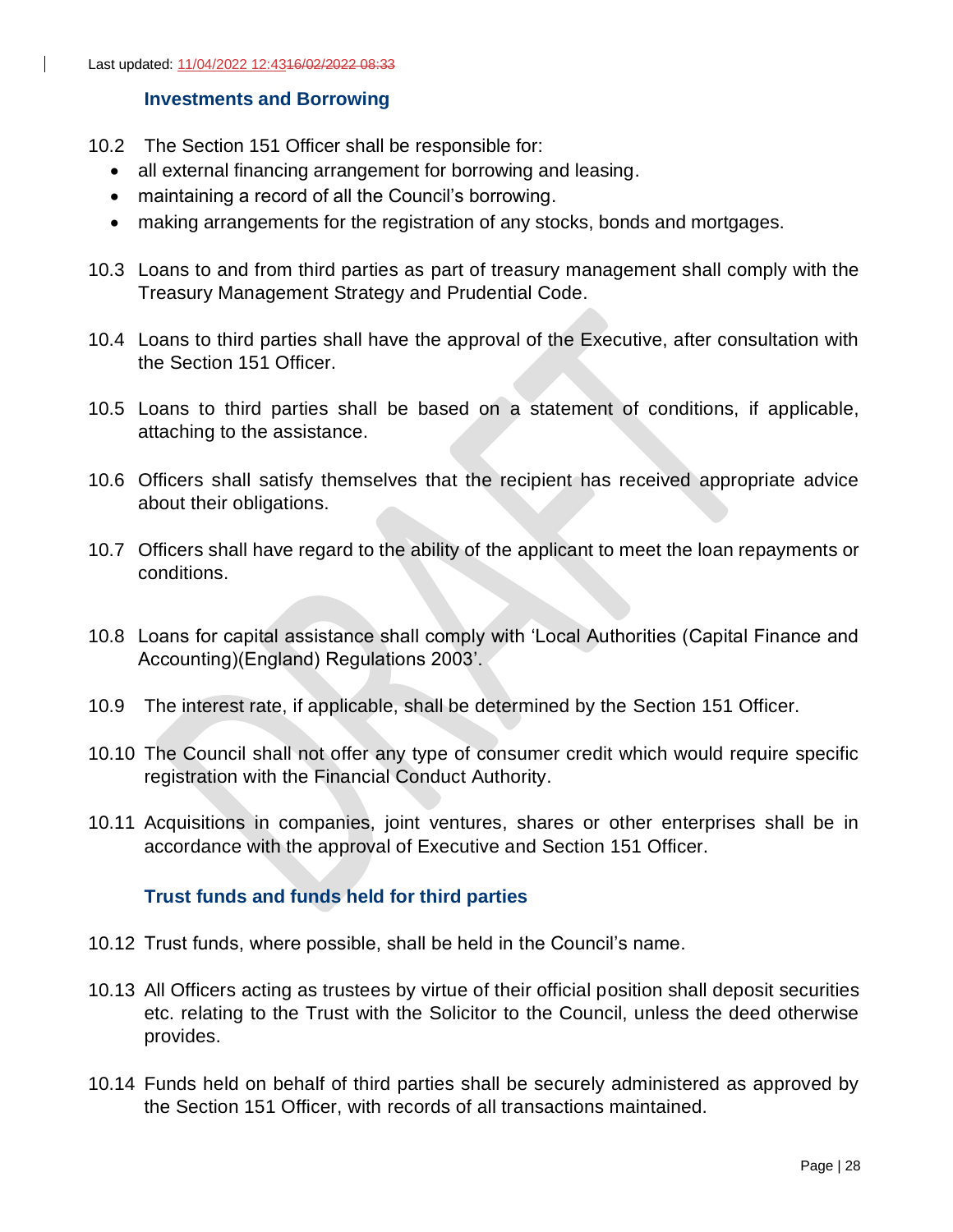- 10.15 Trust funds shall be operated within any relevant legislation and the specific requirements for each trust according to their intended purpose and as set out in the trust deed.
- 10.16 Where applicable Charity Commission guidance shall be followed in the preparation of Annual Financial Reports and deadlines for the submission of information to the Commission.

## <span id="page-28-0"></span>**11. Partnerships**

#### **11.1 Key Controls**

- Partnership agreements and arrangements shall support the corporate objectives, provide value for money and not impact adversely on the services provided by the Council.
- Approval of the Section 151 Officer shall be obtained before entering into a partnership working arrangement.
- All agreements and arrangements entered into with external bodies shall be fully documented and entered on the Council's Register of Partnerships maintained by Democratic Services.
- Review and monitoring arrangements shall be in place.
- 11.2 Prior to the Council committing to enter a service, contractual or financial partnership, the risks involved in the following items shall be considered:
	- the responsibilities and commitment of the Council;
	- any financial obligations entered into;
	- the governance arrangements; and
	- any liabilities or insurance requirements.
- 11.3 The Financial Regulations shall take precedence over any financial regulations of the external body unless specifically sub-ordinated by any explicit regulations in the partnership agreement and the agreement of Full Council.
- 11.4 The Section 151 Officer shall be consulted on the key elements of funding a partnership project including:
	- a scheme appraisal for financial viability in both the current and future years;
	- risk appraisal and management;
	- resourcing, including taxation issues (especially VAT);
	- audit, security and control requirements;
	- balance carry-forward arrangements;
	- ensuring accounting arrangements are satisfactory; and
	- exit strategy and financial implications.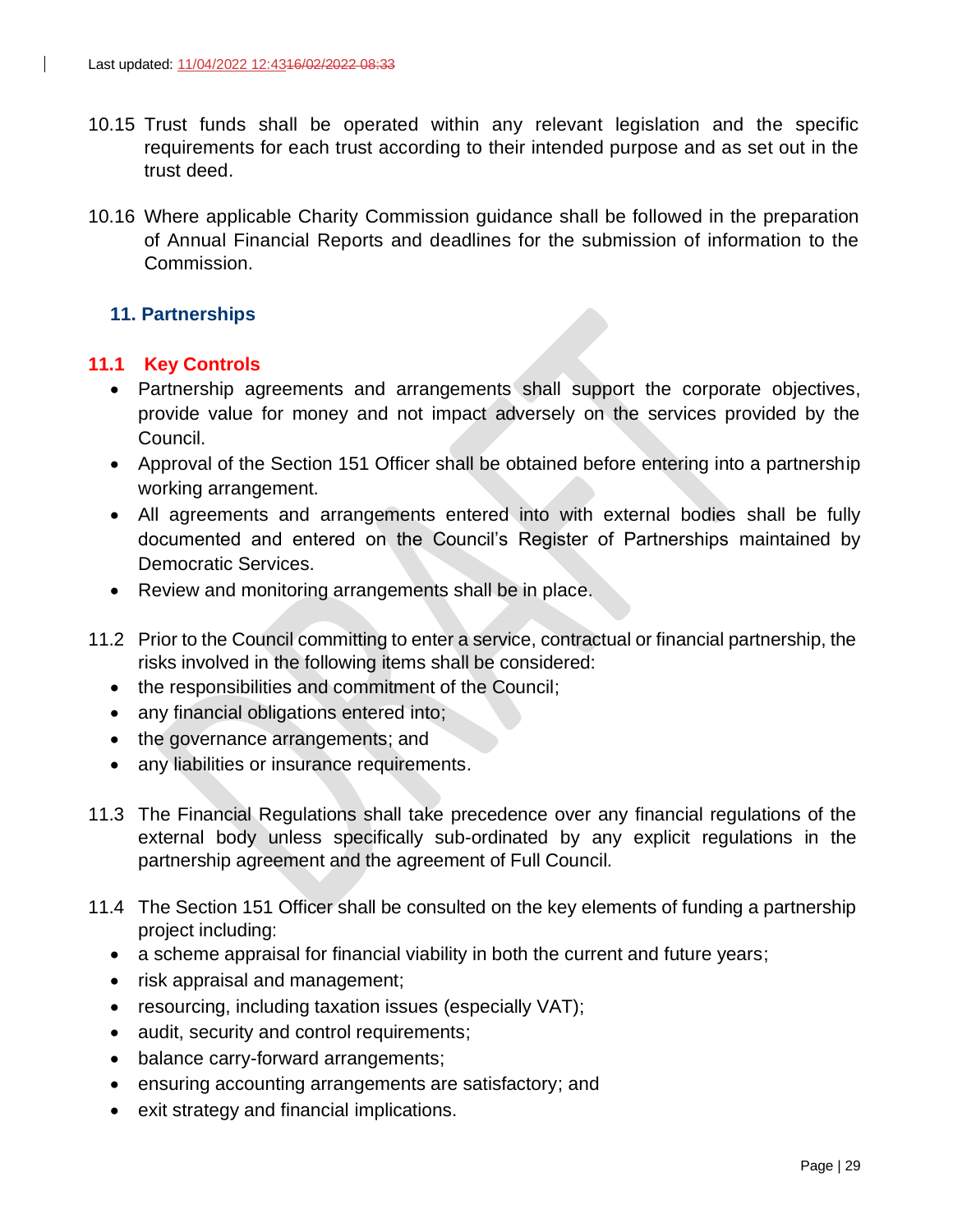## <span id="page-29-0"></span>**12. Work for Third Parties**

#### **12.1 Key Controls**

- Proposals shall be costed properly and approved by the Section 151 Officer.
- No work shall be entered into without seeking the advice of the Borough Solicitor to check it is within the Council's legal powers and that there is a clear economic case for doing the work.
- The contract shall be prepared by the Borough Solicitor or, if the other party insists on preparing the contract, the advice of the Borough Solicitor is sought.
- Appropriate insurance cover shall be arranged for any potential liabilities as a result of the agreement.
- 12.2 The Section 151 Officer shall issue guidance with regard to the financial aspects of thirdparty contracts.
- 12.3 Any work done under the third party's contractual terms of engagement rather than the Council's shall be agreed by the Section 151 Officer.
- 12.4 No contract entered into shall be subsidised by the Council.

## <span id="page-29-1"></span>**13. The powers and duties of Internal Audit**

13.1 Internal Audit is an independent and objective appraisal function established by the Council for reviewing the system of internal control. It examines, evaluates and reports on the adequacy of internal control as a contribution to the proper, economic, efficient and effective use of resources.

#### **13.2 Key Controls**

- Internal Audit Charter.
- Annual Audit Plan.
- Set of internal controls for systems and processes that are agreed by Internal Audit and reviewed regularly for effectiveness.
- Process for investigating, reporting and subsequent action regarding any suspected irregularity.
- An effective internal audit function that is properly resourced.
- 13.3 Internal Audit Client Manager shall:
	- Prepare the annual Internal Audit Plan which takes account of the characteristics and relative risks of the activities involved.
	- Report to Audit Committee on the progress against the annual Internal Audit Plan.
	- Review, appraise and report on the extent of compliance with, and effectiveness of,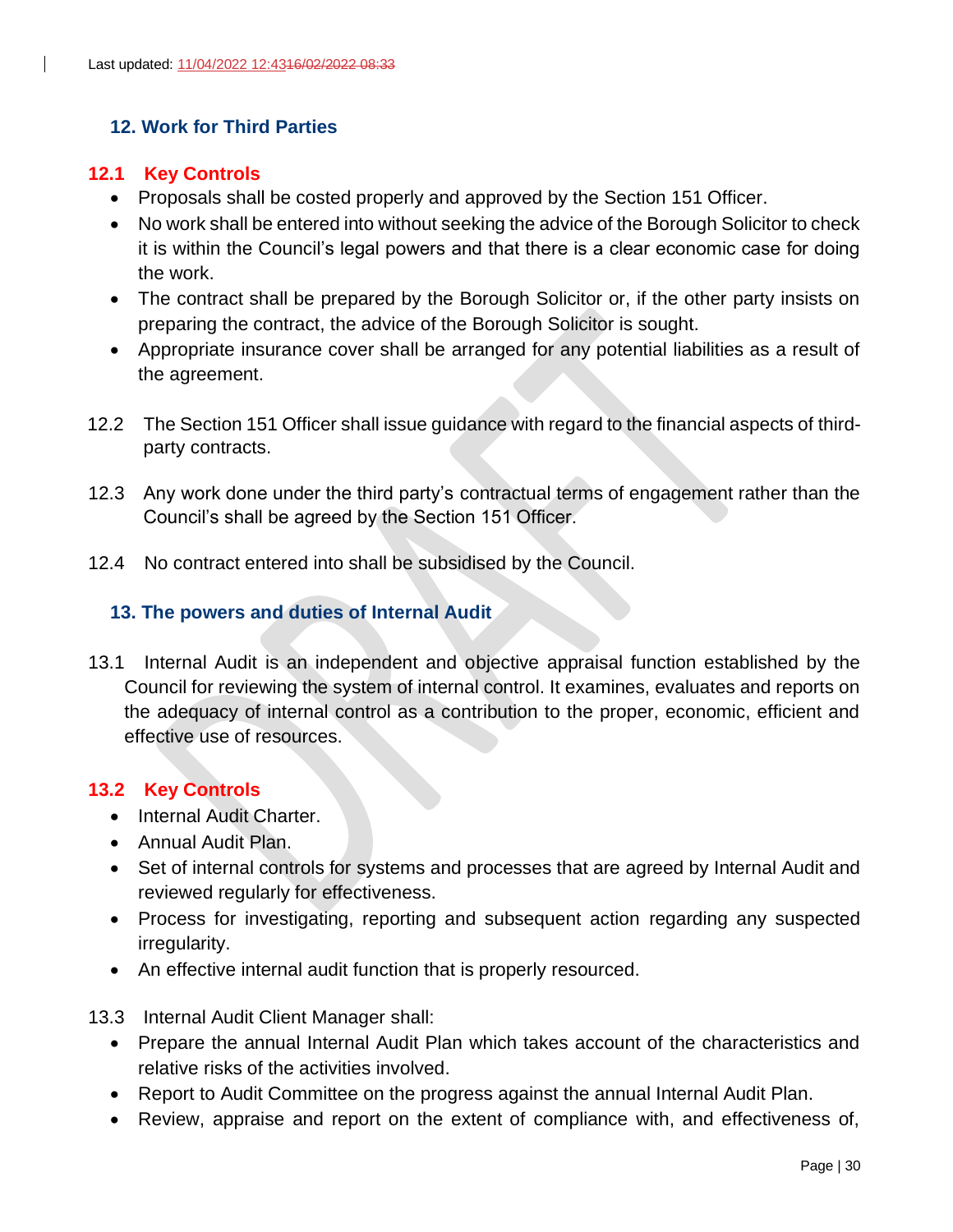relevant policies, plans and procedures (internal controls).

- Review the adequacy and application of financial and other related management controls.
- Make arrangements for investigation, reporting and subsequent action regarding any suspected irregularity.
- Ensure that all internal audits are documented in a written report.
- Require officers to implement all agreed actions in a timely and efficient manner.
- Report non-compliance with agreed audit recommendations to the Audit Committee.

13.4 Internal Audit has authority to:

- Access all Council premises, records, documents, and correspondence and control systems.
- Require any officer or Member to supply information and explanation considered necessary concerning any matter under consideration in the course of undertaking internal audit investigations.
- Require any officer to account for cash, stores or any other authority asset under their control.
- Access records belonging to third parties, such as contractors, when required.
- Request and receive explanations as necessary concerning any matters under consideration.
- 13.5 Officer's responsibility:
	- All officers have a personal responsibility with regard to the protection and confidentiality of information.
	- To ensure that any agreed actions arising from audit recommendations are carried out in a timely and efficient fashion.
	- To notify the Section 151 Officer immediately of any suspected fraud, theft, bribery, irregularity, improper use or misappropriation of Waverley Borough Council's property or resources. Pending investigation and reporting, the Director and Service Head shall take all necessary steps to prevent further loss and to secure records and documentation against removal or alteration.
	- To ensure that new or changes in the form of systems for maintaining financial or personal records, or records of assets are agreed by the Internal Audit Client Manager and Section 151 Officer prior to implementation.
	- To ensure they have a clear understanding of the benefits of sound controls and their responsibilities in compliance.

## <span id="page-30-0"></span>**14. Fraud and Corruption**

## **14.1 Key Controls**

• Anti-fraud, Bribery and Corruption Policy.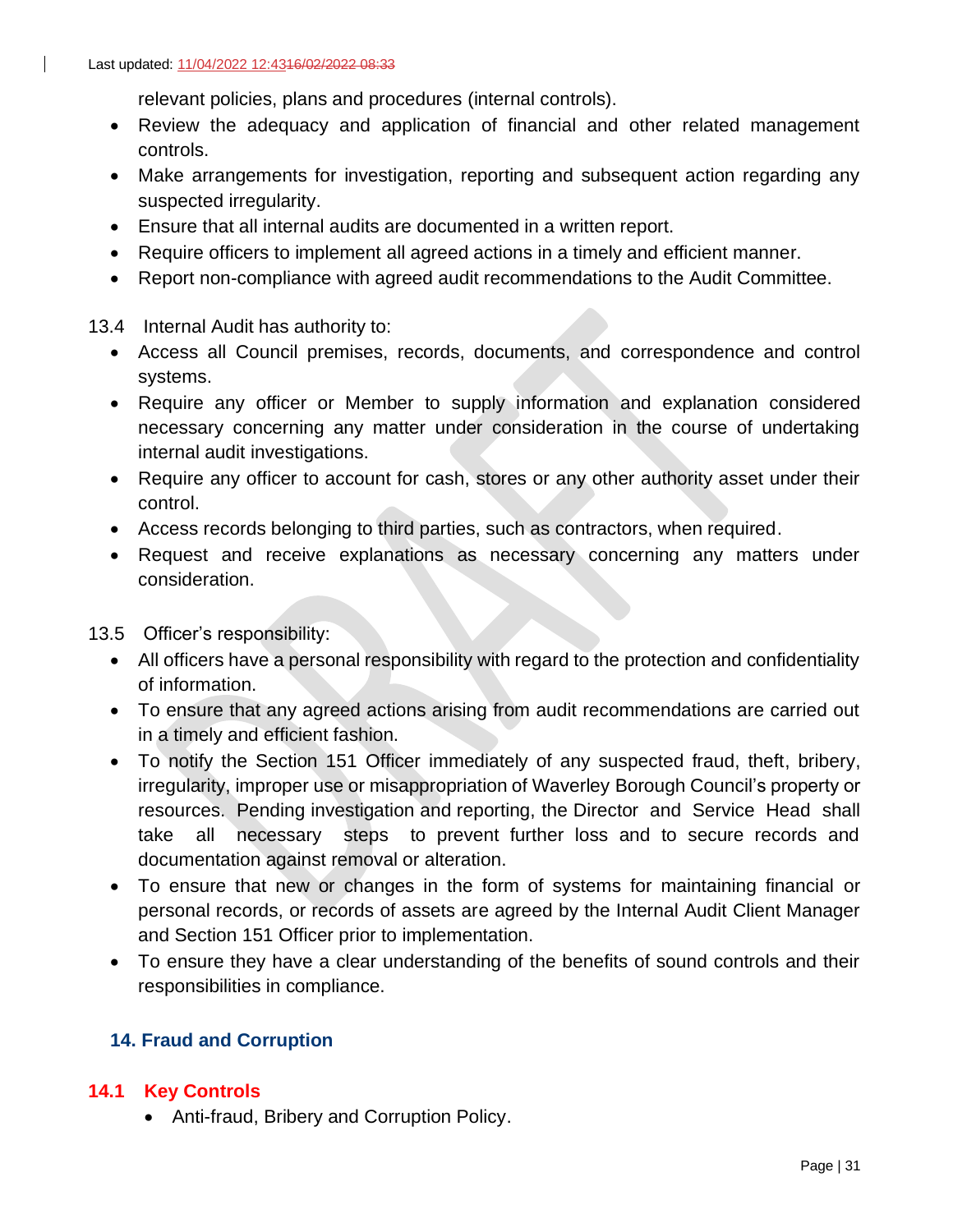- Process for investigating, reporting and subsequent action regarding any suspected fraud and corruption.
- 14.2 The Section 151 Officer shall be responsible for maintaining an Anti-fraud, Bribery and Corruption Policy.
- 14.3 Heads of Service shall ensure their staff are aware of, and comply with, the Anti-fraud, Bribery and Corruption Policy.
- 14.4 Officers shall notify the Section 151 Officer immediately of any suspected fraud, theft, bribery, irregularity, improper use or misappropriation of Waverley Borough Council's property or resources.
- 14.5 Pending investigation and reporting, the Director and Service Head shall take all necessary steps to prevent further loss and to secure records and documentation against removal or alteration.
- 14.6 The Section 151 Officer shall notify the Audit Committee chair immediately of any suspected fraud, theft, bribery, irregularity, improper use or misappropriation of Waverley Borough Council's property or resources.

## <span id="page-31-0"></span>**16. Declarations of Interest, Gifts and Hospitality**

#### 16.1 **Key Controls**

- Full requirements and guidance for Members and officers are set out in the relevant Codes of Conduct.
- Registers of interests are maintained for Members and officers.
- Registers of gifts and hospitality are maintained for Members and officers.
- Registers are inspected at least annually by external audit.
- 16.2 Members and officers shall report financial or other inducements, offered or received from an individual or organisation trying to influence the business of the Council to the Section 151 Officer and Internal Audit Client Manager.
- 16.3 Member and officers shall record any interests or gifts and hospitality received or declined in the Gift register maintained by Democratic Services.
- 16.4 The Section 151 Officer and Heads of Service shall ensure staff are aware of the requirement and the guidance for registering interests, gifts and hospitality.
- 16.5 Investigations that indicate improper behavior may result in disciplinary action.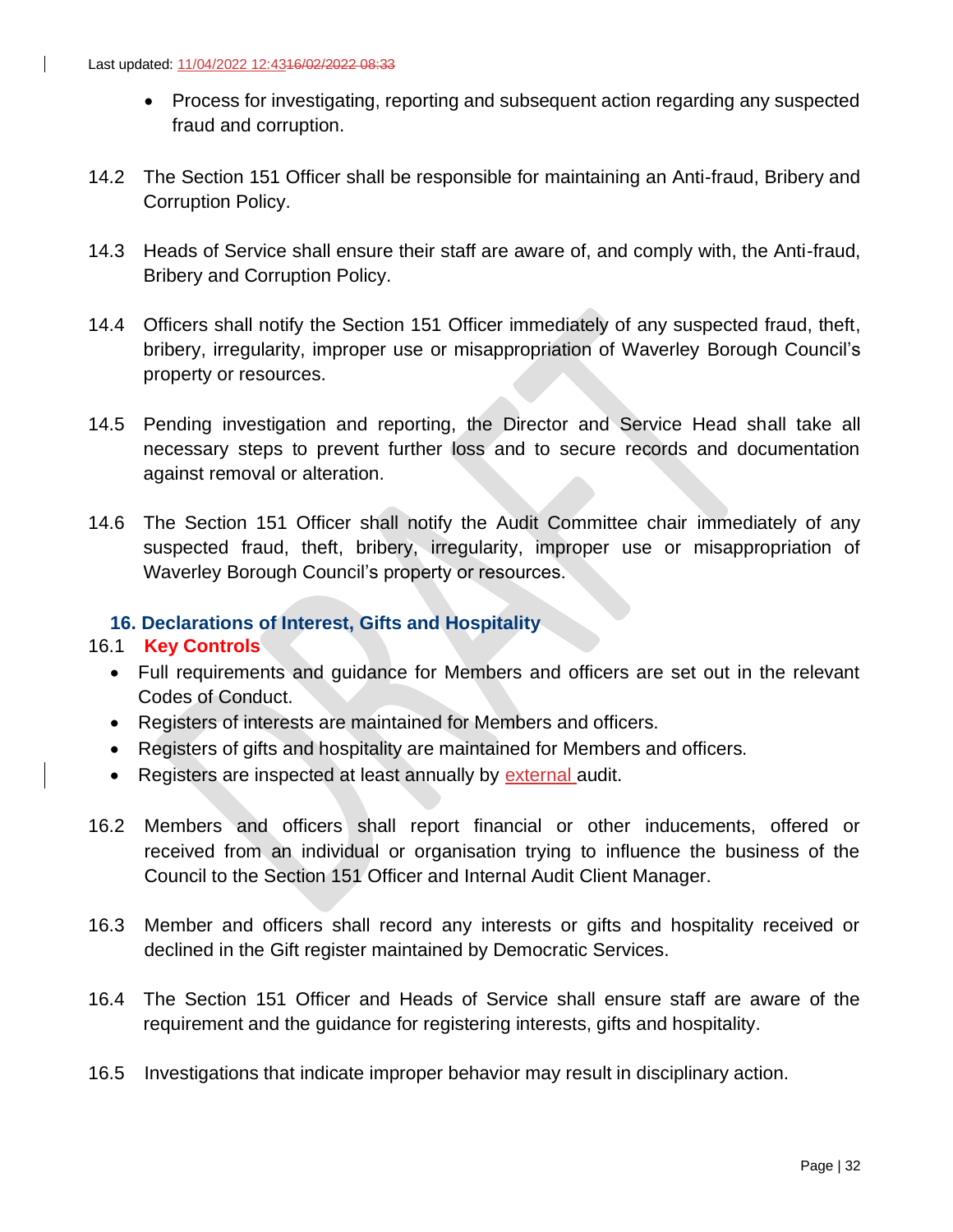## <span id="page-32-0"></span>**17. Anti Money Laundering**

## 17.1 **Key Controls**

- Full requirements and guidance for Members and officers are set out in the Anti Money Laundering Policy.
- Head of Finance is the designated Money Laundering Reporting Officer ("MLRO") to receive disclosures from employees of money laundering activity (their own or anyone else's).
- There is a procedure in place to enable the reporting of suspicions of money laundering.
- 17.2 The Council and its employees shall establish internal procedures to prevent the use of their services for money laundering as set out in Proceeds of Crime Act 2002, the Terrorism Act 2000 and the Money Laundering Regulations 2007.

#### <span id="page-32-1"></span>**Document Improvement**

The Council welcomes comments and feedback on its policies and procedures. Please contact Rosie Plaistowe-Melham and Accountancy if you have any comments.

#### <span id="page-32-2"></span>**Related information**

- <span id="page-32-3"></span>**- [Contract Procurement Rules](https://www.waverley.gov.uk/Portals/0/Documents/services/business-and-licensing/doing-business-with-the-council/Contract%20Procurement%20Rules%20-%20CPRs%20-%20February%202020.pdf?ver=ZxL7zm8o1kCzig3OBdNHjQ%3d%3d)**
- <span id="page-32-4"></span>**- [Anti-Money Laundering Policy](https://waverleybc.sharepoint.com/:b:/r/sites/corppolicy/corppol/Anti%20Money%20Laundering%20Policy.pdf?csf=1&web=1&e=ARjWxF)**

#### <span id="page-32-5"></span>**Annexes**

- 1. Glossary
- 2. Scheme of Virement
- 3. Supplementary Estimate Form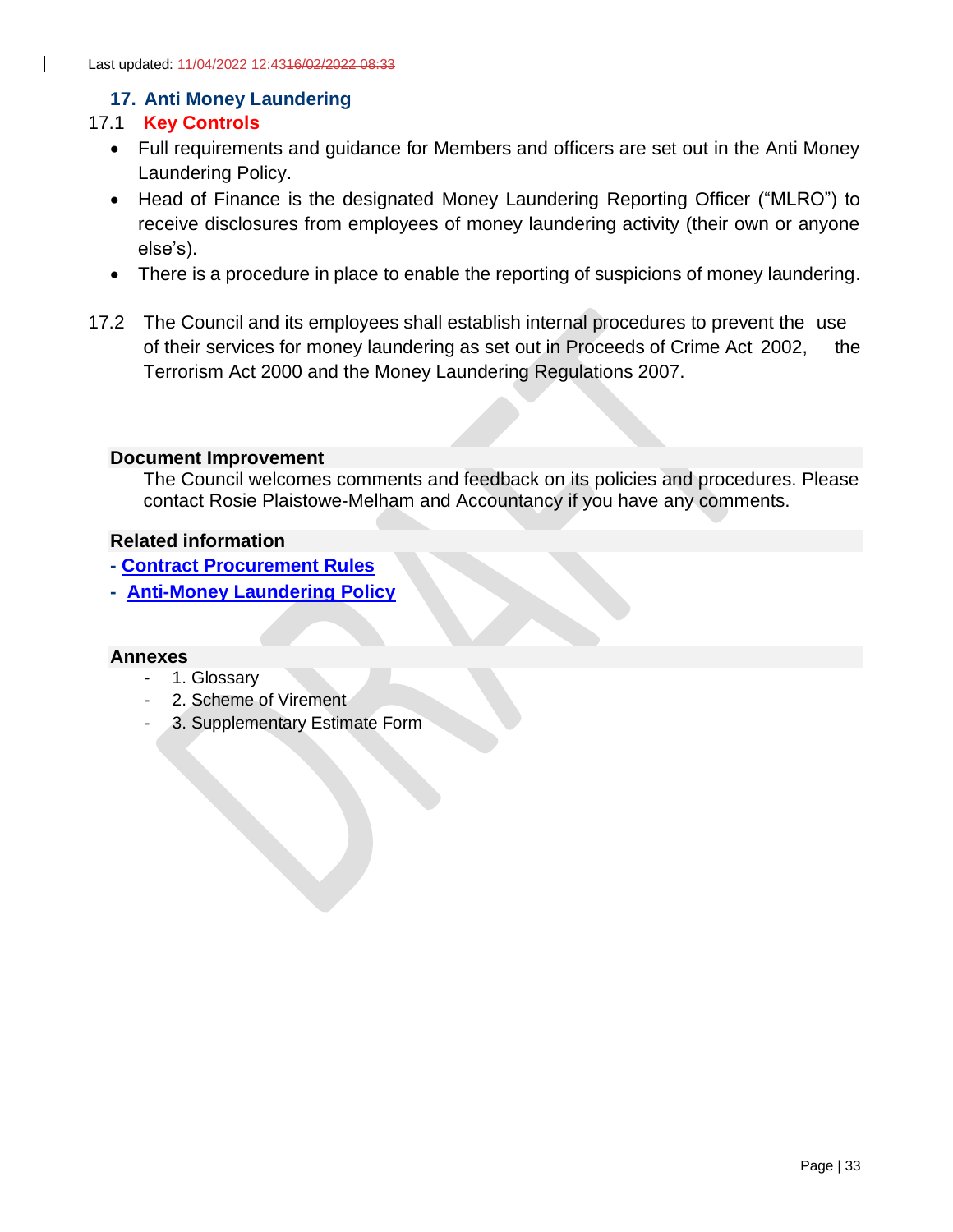# <span id="page-33-0"></span>**Annexe 1 - Glossary**

 $\mathbf{L}$ 

| Accounting record           | Accounting records are key sources of information and                        |  |  |
|-----------------------------|------------------------------------------------------------------------------|--|--|
|                             | evidence used to prepare, verify and/or audit the financial                  |  |  |
|                             | statements. They also include documentation to prove asset                   |  |  |
|                             | ownership for creation of liabilities and proof of monetary and              |  |  |
|                             | non-monetary transactions.                                                   |  |  |
| <b>Annual Financial</b>     | A comprehensive report on the Council's activities for the                   |  |  |
| Report                      | preceding financial year including the Section 151 Officer's                 |  |  |
|                             | commentary, Statement of Accounts, Annual Governance                         |  |  |
|                             | Statement and Audit opinion.                                                 |  |  |
| <b>Annual Governance</b>    | A statement describing how the Council's corporate                           |  |  |
| <b>Statement</b>            | governance arrangements have been working over the                           |  |  |
|                             | financial year.                                                              |  |  |
| Asset                       | Any object, tangible or intangible, that is of value to its owner.           |  |  |
|                             | Tangible assets include land and buildings, plant and                        |  |  |
|                             | machinery, fixtures and fittings & stock. Intangible assets                  |  |  |
|                             | include<br>goodwill, patents, licences, copyrights<br>and                    |  |  |
|                             | trademarks.                                                                  |  |  |
| <b>Asset Register</b>       | A schedule of all Council assets including asset information                 |  |  |
|                             | and values.                                                                  |  |  |
| Authorised limit            | A limit that sets the level up to which an officer has authority             |  |  |
|                             | to undertake the activity.                                                   |  |  |
| <b>Authorised Signatory</b> | List of officers authorised to make financial transactions.                  |  |  |
| List                        | Head of Service approval is required before an officer may                   |  |  |
|                             | be included in the List.                                                     |  |  |
| <b>BACS</b>                 | Bank Automated Credit Service, electronic funds transfer<br>process.         |  |  |
| <b>Budget</b>               | A sum of money allocated for a particular purpose or an                      |  |  |
|                             | expectation of income for a defined period of time.                          |  |  |
| Budget monitoring           | Periodic review of the budget to ensure that total income and                |  |  |
|                             | expenditure planned at the budget stage is adhered to as far                 |  |  |
|                             | as possible during the budget period.                                        |  |  |
| Carry forward               | The approved transfer of an unspent budget into a future                     |  |  |
|                             | financial year.                                                              |  |  |
| <b>CHAPS</b>                | Clearing House Automated Payment System (CHAPS) is a                         |  |  |
|                             | method of transferring money between bank accounts                           |  |  |
| <b>CIPFA</b>                | electronically.<br>The Chartered Institute of Public Finance and Accountancy |  |  |
| Contract                    | This term is used to refer to any procurement transaction or                 |  |  |
|                             | planned procurement transaction.                                             |  |  |
|                             |                                                                              |  |  |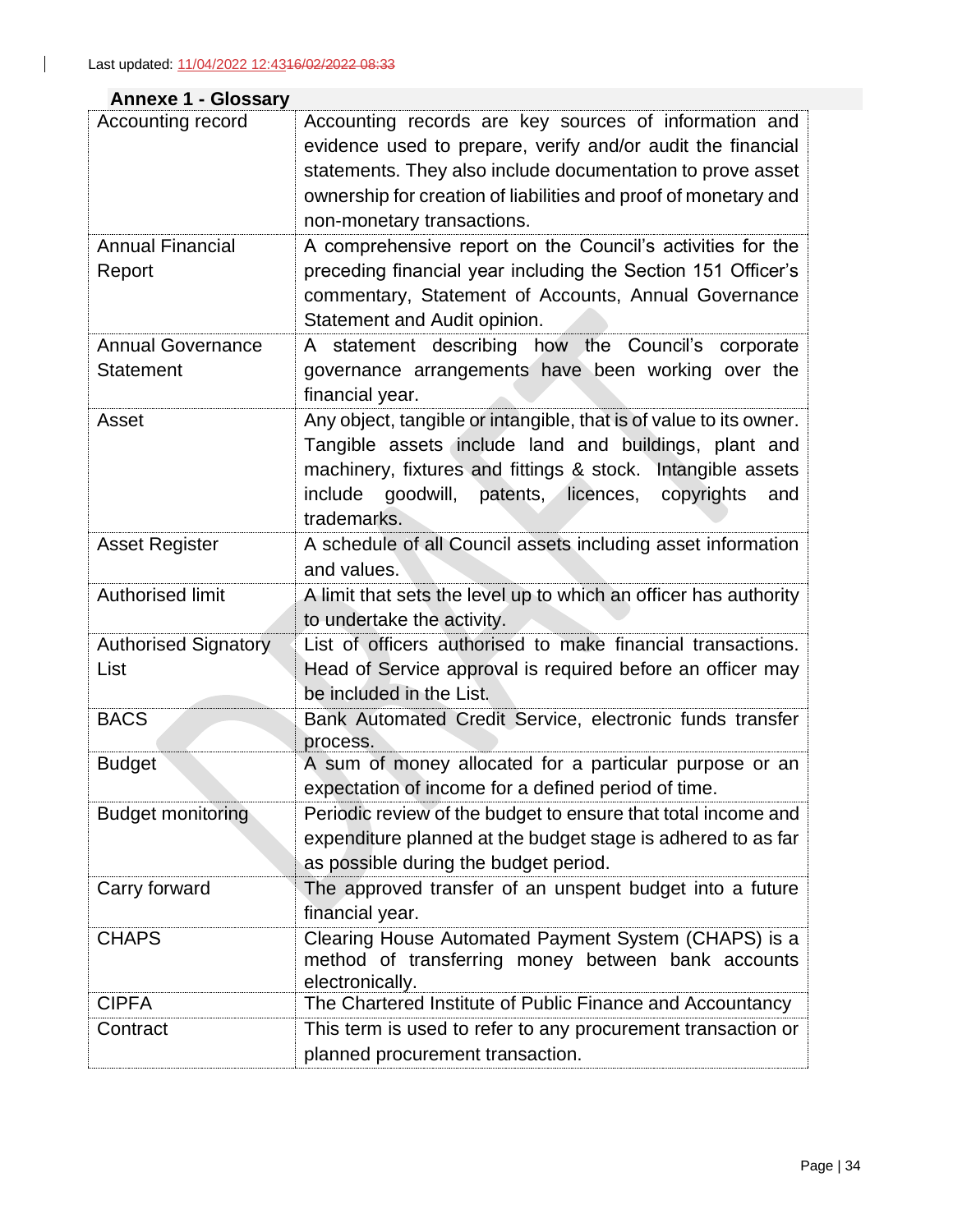| Contractor                   | A provider or potential provider of goods, works or services.                                                                                       |
|------------------------------|-----------------------------------------------------------------------------------------------------------------------------------------------------|
|                              | Once a Contract has been placed with a supplier, that                                                                                               |
|                              | supplier may be more precisely referred to as a Contractor.                                                                                         |
| <b>Contract Procurement</b>  | A set of rules that set out the minimum requirements the                                                                                            |
| Rules (CPRs)                 | Council must follow when procuring and/or entering into                                                                                             |
|                              | Contracts for the supply of goods, works and services                                                                                               |
|                              | including consultants.                                                                                                                              |
| Customer                     | The recipient of a Council service.                                                                                                                 |
| <b>Exceptions Schedule</b>   | A list of spend for which a purchase order is not required or<br>is not appropriate.                                                                |
| Financial obligation         | Money that a person or organisation owes and must pay at<br>a particular time.                                                                      |
| <b>Financial Regulations</b> | This refers to the set of rules that govern the way the                                                                                             |
|                              | Council's finances are administered and controlled. They are<br>maintained by the Section 151 Officer.                                              |
|                              |                                                                                                                                                     |
| Financial year               | The Council's financial year runs from 1 April to 31 March                                                                                          |
| <b>Financial viability</b>   | The ability to generate sufficient income to meet operating<br>payments, debt commitments and, where applicable, allow                              |
|                              | for growth.                                                                                                                                         |
| <b>HMRC</b>                  | Her Majesties Revenue and Customs, government taxation                                                                                              |
|                              | department.                                                                                                                                         |
| Governance                   | processes by which organisations are directed,<br>The                                                                                               |
|                              | controlled, led and held to account.                                                                                                                |
| Job evaluation               | A systematic way of determining the value/worth of a job in                                                                                         |
|                              | relation to other jobs in the Council.                                                                                                              |
| <b>Key Financial System</b>  | A system which interacts with the main Finance system to<br>collect income due to the Council. Key Financial systems<br>must be reconciled monthly. |
| .ease                        | A contractual arrangement calling for the lessee (user) to pay                                                                                      |
|                              | the lessor (owner) for use of an asset.                                                                                                             |
| Material/Materiality         | Materiality relates to the significance of transactions,                                                                                            |
|                              | balances and errors. Financial information is material if its                                                                                       |
|                              | omission or misstatement could influence the users of the                                                                                           |
|                              | accounts.                                                                                                                                           |
| <b>Medium Term</b>           | The bringing together of all known factors affecting the                                                                                            |
| Financial Plan (MTFP)        | Council into one plan covering a period of a few years into                                                                                         |
|                              | the future.                                                                                                                                         |
| Member                       | An elected Councillor                                                                                                                               |
| Officer                      | A member of staff                                                                                                                                   |
| Other systems                | In addition to the Finance system there are other systems                                                                                           |
|                              | used by the Council that contain financial information, these<br>include systems for:                                                               |
|                              | Housing - to collect tenants rent and manage the                                                                                                    |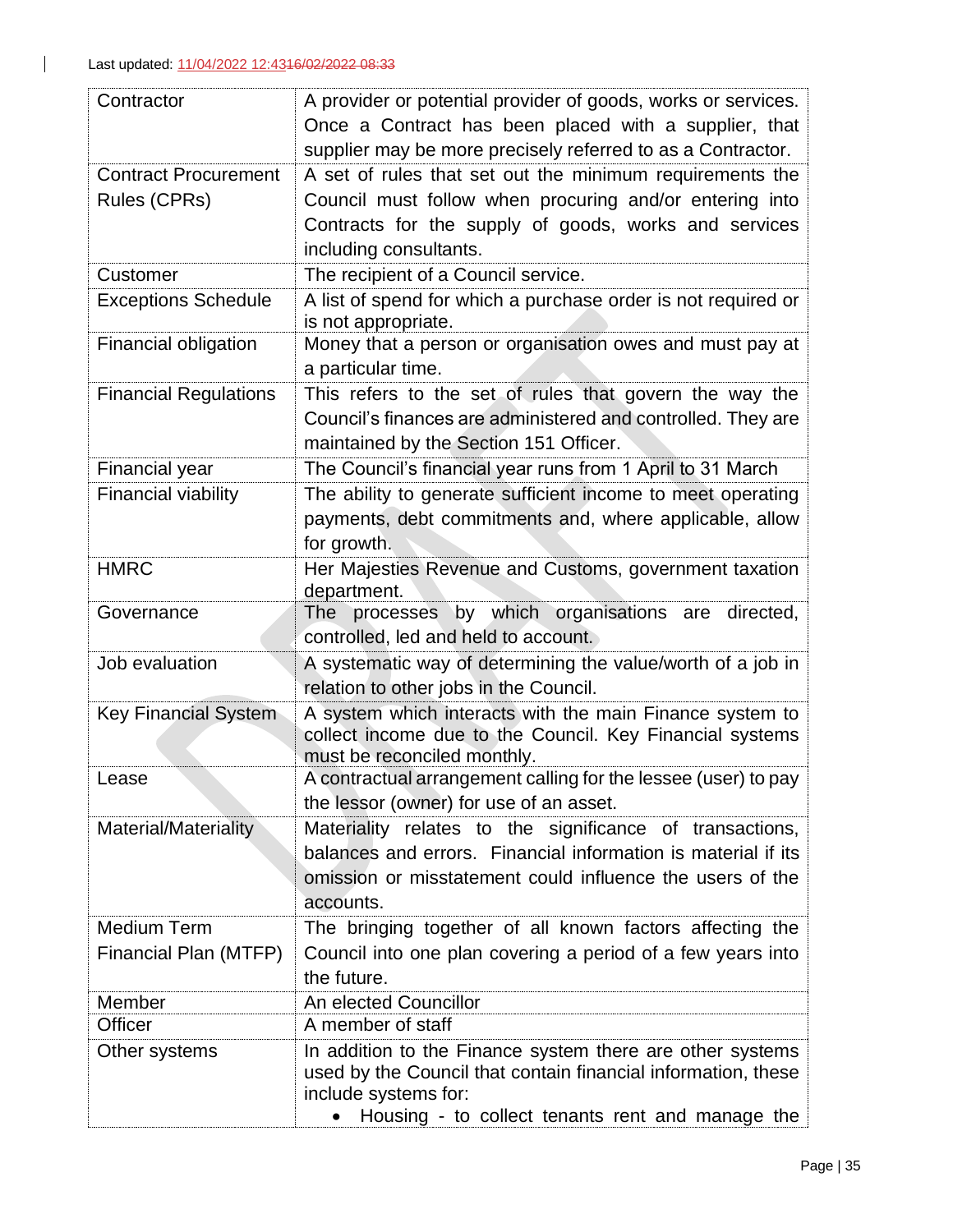|                             | repairs and maintenance of council dwellings                   |
|-----------------------------|----------------------------------------------------------------|
|                             | <b>Council Tax</b><br>$\bullet$                                |
|                             | <b>Business Rates</b>                                          |
|                             | Planning                                                       |
|                             | Payroll                                                        |
|                             | Income                                                         |
|                             | <b>Housing Benefits</b>                                        |
|                             | <b>Land Charges</b>                                            |
| Partnership                 | An arrangement in which the Council enters into with an        |
|                             | external individual or organisation to share the benefits and  |
|                             | liabilities of the venture.                                    |
| <b>Prudential Code</b>      | CIPFA Code of Compliance for treasury management               |
| <b>Purchase Order</b>       | An official order issued by a purchaser to a seller indicating |
|                             | types, quantities and prices for products or services. It is   |
|                             | used to control the purchasing from external suppliers.        |
| Reserve                     | An amount of money kept for a particular purpose or future     |
|                             | use.                                                           |
| Scheme of Delegation        | This term refers to the council's Scheme of Delegation, which  |
|                             | specifies the extent to which the conduct of the council's     |
|                             | affairs is delegated to council officers.                      |
| Section 151 Officer         | The Section 151 officer ultimately responsible for the proper  |
|                             | administration of the Council financial affairs. The deputy    |
|                             | Section 151 can act on the Section 151 officers behalf on all  |
|                             | aspects of the Financial Regulations.                          |
| Supplier                    | A provider or potential provider of goods, works or services.  |
|                             | Once a Contract has been placed with a supplier, that          |
|                             | supplier may be more precisely referred to as a Contractor.    |
| <b>Terms of Application</b> | Rules, conditions or stipulations by which the parties         |
| Agreement                   | involved must abide by to receive funds.                       |
| <b>Terrier</b>              | Register of properties.                                        |
| Virement                    | A virement is the movement of existing uncommitted budget      |
|                             | to aid in the management of budgets where there is             |
|                             | insufficient available in another area.                        |
| Write Off                   | A cancellation of a debt or worth of an asset.                 |
|                             |                                                                |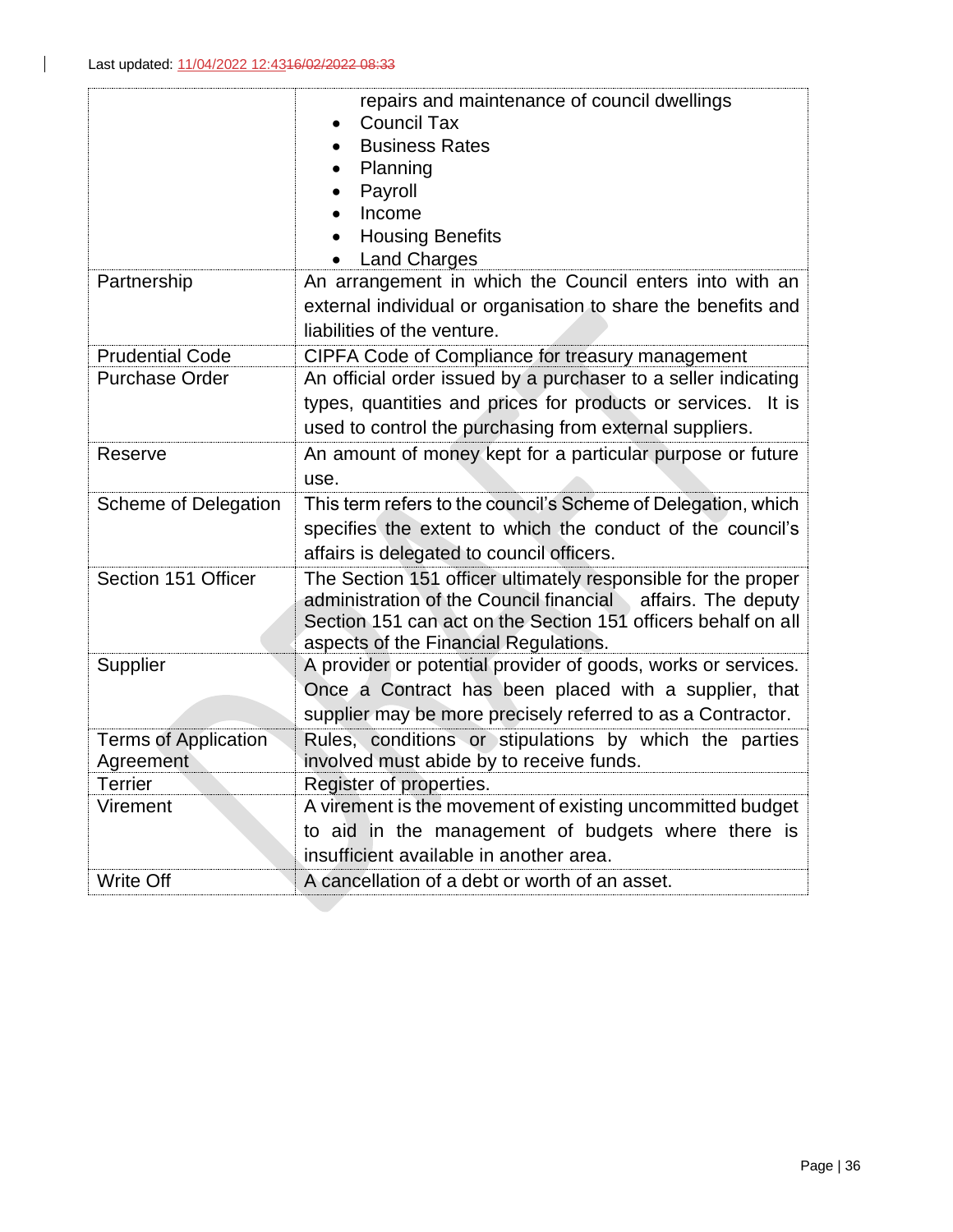# <span id="page-36-0"></span>**Annexe 2 - Scheme of Virement**

Virements must be:

- Proactive (agreed before spending takes place)
- double-sided
- in year
- with commentary

|                 | <b>Budget description</b>                                                                                                                                                                                                                                                     | Approval levels                                                                                                                                                                                                                                                                                                         |
|-----------------|-------------------------------------------------------------------------------------------------------------------------------------------------------------------------------------------------------------------------------------------------------------------------------|-------------------------------------------------------------------------------------------------------------------------------------------------------------------------------------------------------------------------------------------------------------------------------------------------------------------------|
| Revenue         | <b>Centrally controllable</b><br>budgets:<br>Recharges<br>$\bullet$<br>Depreciation<br>٠<br>Insurance<br>$\bullet$<br><b>Business Rates Income</b><br><b>Council Tax Income</b><br>$\bullet$<br><b>Utilities</b><br>$\bullet$<br><b>Housing Benefits subsidy</b><br>$\bullet$ | Virements can only be done between<br>cost centres within the budget (account<br>code) heading.<br>Virement restricted to Accountants<br>Up to £5,000 - Accountant<br>Over £5,000 - Accountant with<br>approval of Financial Services<br>Manager<br>Not between revenue and capital<br>Not between HRA and General Fund |
| Revenue         | Non centrally controlled<br>budgets within a Budget<br><b>Holders remit</b>                                                                                                                                                                                                   | revenue<br>Up to £5,000 - Budget Holder<br>£5,001 to £100,000 - Head of<br>Service and Section 151 Officer<br>Over £100,000 - Executive<br>$\bullet$                                                                                                                                                                    |
| Revenue         | Non centrally controlled<br>budgets between Budget<br><b>Holder remits</b>                                                                                                                                                                                                    | Up to $£5,000$ – agreement of Budget<br><b>Holders</b><br>£5,001 to £100,000 – agreement of<br>$\bullet$<br>affected Heads of Service and<br>Section 151 Officer<br>Over £100,000 $-$ Executive                                                                                                                         |
| <b>Salaries</b> | <b>Establishment Authorisation</b><br>process must be followed and<br>Revenue virement rules apply                                                                                                                                                                            | All budget movements to go through the<br><b>Finance Team</b>                                                                                                                                                                                                                                                           |
| Income          | An increase in an expenditure<br>budget can only be met from<br>additional income subject to<br>approval.                                                                                                                                                                     | Up to £5,000 - Head of Finance<br>$\bullet$<br>Over £5,000 - Section 151 Officer<br>$\bullet$                                                                                                                                                                                                                           |
| Capital         | Within project                                                                                                                                                                                                                                                                | Up to $£100,000 -$ agreement of Head<br>of Service<br>Over £100,000 Executive                                                                                                                                                                                                                                           |
| Capital         | Across projects                                                                                                                                                                                                                                                               | Up to $£100,000 -$ agreement of<br>Section 151 Officer<br>Over £100,000 Executive                                                                                                                                                                                                                                       |